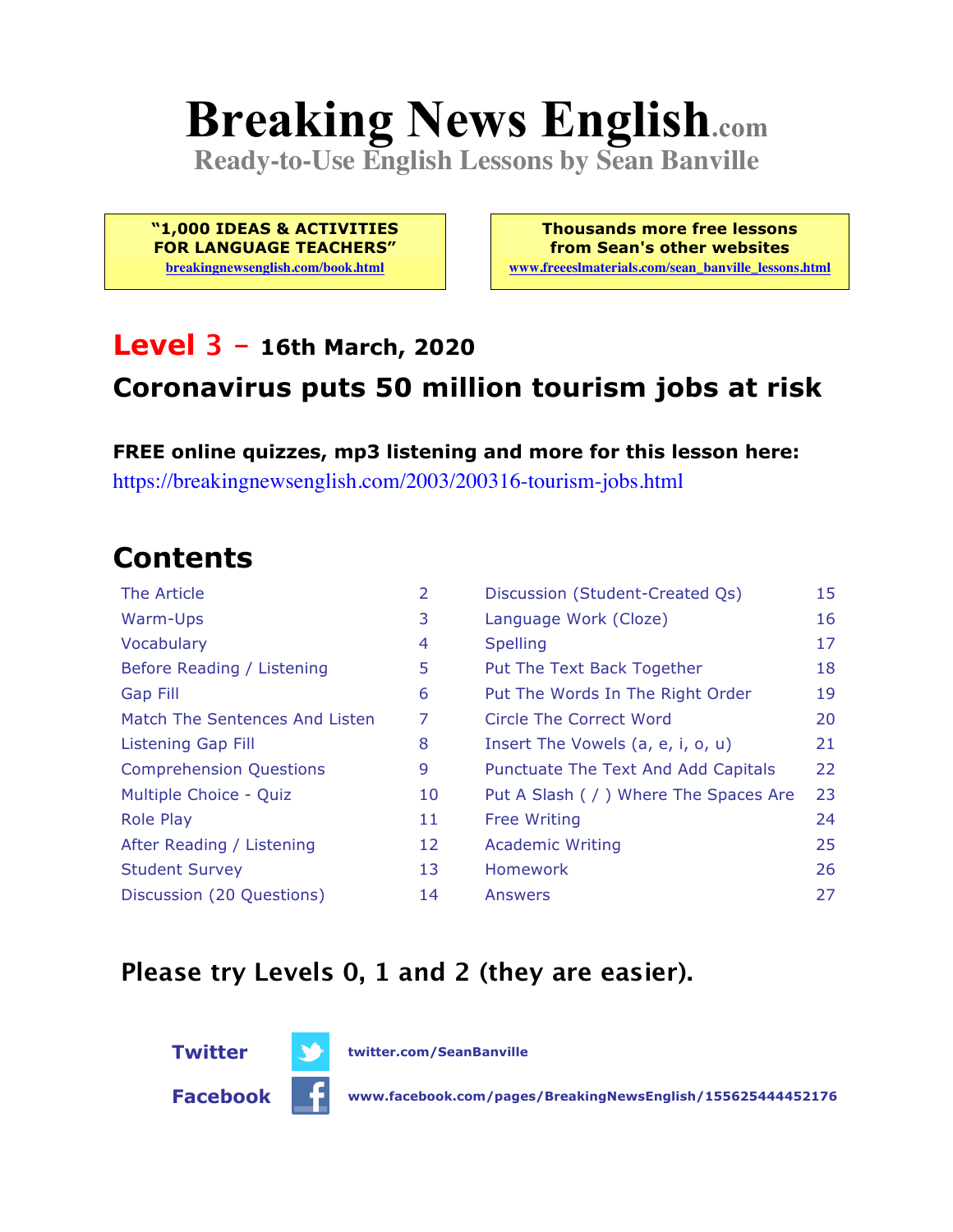### **THE ARTICLE**

From https://breakingnewsenglish.com/2003/200316-tourism-jobs.html

The coronavirus pandemic could cut up to 50 million jobs worldwide in the travel and tourism industry. This is according to the World Travel and Tourism Council (WTTC). The tourism industry could shrink by up to 25 per cent. Many people are staying at home and not travelling. Many people cannot travel as more and more countries are taking action to fight COVID-19. This action includes closing borders, requiring people self-quarantine for 14 days after arriving in a country, and banning flights from other countries. The head of the WTTC said the pandemic, "clearly presents a significant threat to the industry as a whole, to those employed within it, and those wishing to continue travelling".

The tourism industry makes up 10 per cent of the world's GDP and jobs. It is one of the industries hardest hit by the COVID-19 virus. Airlines, cruise ships and hotels have suffered big losses. Korean Air has warned that the coronavirus could threaten its survival. Australia's Qantas has reduced its international flights by nearly 25 per cent because of the outbreak. World-famous sites are deserted. This could cause restaurants and cafes to go out of business as tourists stay away from crowded places. Tourism is a key industry in Hawaii. Experts there predict that over half of Hawaii's hotel rooms will be empty over the next few months. The WTTC said that tourism would take 10 months to recover after the virus.

Sources: https://www.**ibtimes.com**/coronavirus-could-wipe-out-50-million-tourism-jobs-across-world-2939909 https://www.**arabnews.com**/node/1641211/business-economy https://www.**bbc.com**/news/business-51852505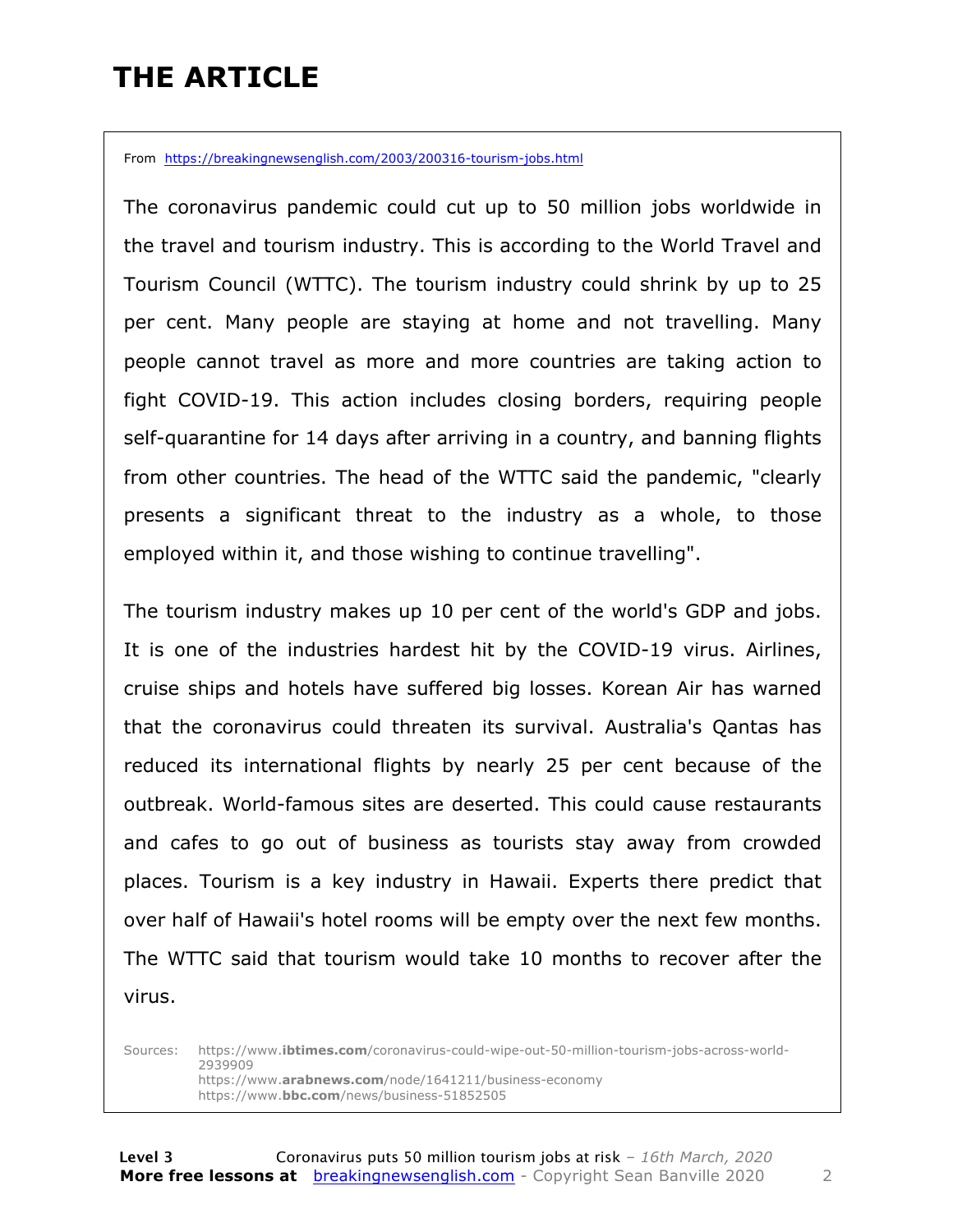#### **WARM-UPS**

**1. TOURISM JOBS:** Students walk around the class and talk to other students about tourism jobs. Change partners often and share your findings.

**2. CHAT:** In pairs / groups, talk about these topics or words from the article. What will the article say about them? What can you say about these words and your life?

pandemic / worldwide / tourism / industry / travel / quarantine / borders / threat / GDP / virus / losses / survival / international / outbreak / crowded / hotel rooms

Have a chat about the topics you liked. Change topics and partners frequently.

**3. LOCKDOWN:** Students A strongly believe all countries should go into lockdown for 14 days; Students B **strongly** believe this is a bad idea. Change partners again and talk about your conversations.

**4. JOBS:** How are these people affected by the coronavirus? Complete this table with your partner(s). Change partners often and share what you wrote.

|                   | <b>How They Are Affected</b> | <b>What They Can Do Instead</b> |
|-------------------|------------------------------|---------------------------------|
| Waiters           |                              |                                 |
| Tour guides       |                              |                                 |
| Pilots            |                              |                                 |
| Street performers |                              |                                 |
| <b>Hoteliers</b>  |                              |                                 |
| Taxi drivers      |                              |                                 |

**5. TRAVEL:** Spend one minute writing down all of the different words you associate with the word "travel". Share your words with your partner(s) and talk about them. Together, put the words into different categories.

**6. SITES:** Rank these with your partner. Put the best site at the top. Change partners often and share your rankings.

- Taj Mahal
- Mount Fuji
- Eiffel Tower
- Disneyland
- Victoria Falls
- The Pyramids
- The Great Wall of China
- The Great Barrier Reef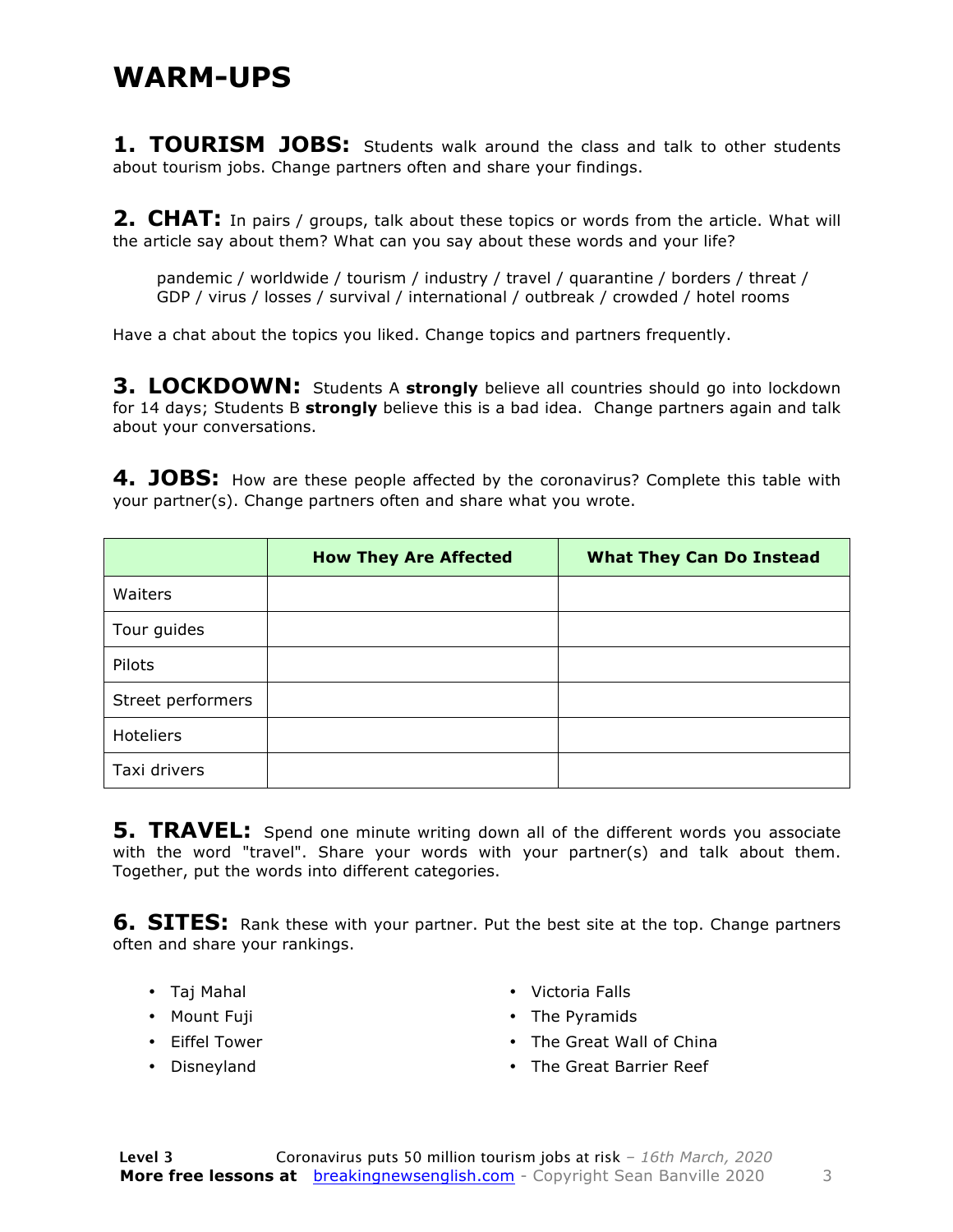### **VOCABULARY MATCHING**

#### **Paragraph 1**

| 1.  | pandemic     | a. | The line between two countries or areas.                                                      |  |  |  |
|-----|--------------|----|-----------------------------------------------------------------------------------------------|--|--|--|
| 2.  | industry     | b. | This is what someone said or wrote.                                                           |  |  |  |
| 3.  | according to | c. | A particular area of business (e.g. tourism,<br>IT, healthcare, farming, steel making, etc.). |  |  |  |
| 4.  | shrink       | d. | A person or thing likely to cause damage or<br>danger.                                        |  |  |  |
| 5.  | border       | е. | A disease or virus spreading all around the<br>world or all around a country.                 |  |  |  |
| 6.  | flight       | f. | Become smaller.                                                                               |  |  |  |
| 7.  | threat       | g. | The action or an airplane flying through the<br>air.                                          |  |  |  |
|     |              |    |                                                                                               |  |  |  |
|     | Paragraph 2  |    |                                                                                               |  |  |  |
| 8.  | hit          | h. | Really, really full of people.                                                                |  |  |  |
| 9.  | losses       | i. | Say or guess that something will happen in<br>the future.                                     |  |  |  |
| 10. | deserted     | j. | Very, very important.                                                                         |  |  |  |
| 11. | crowded      | k. | The amount of money lost by a business.                                                       |  |  |  |
| 12. | key          | Ι. | Get back to normal after something bad<br>happening.                                          |  |  |  |
| 13. | predict      | m. | Affected badly by something.                                                                  |  |  |  |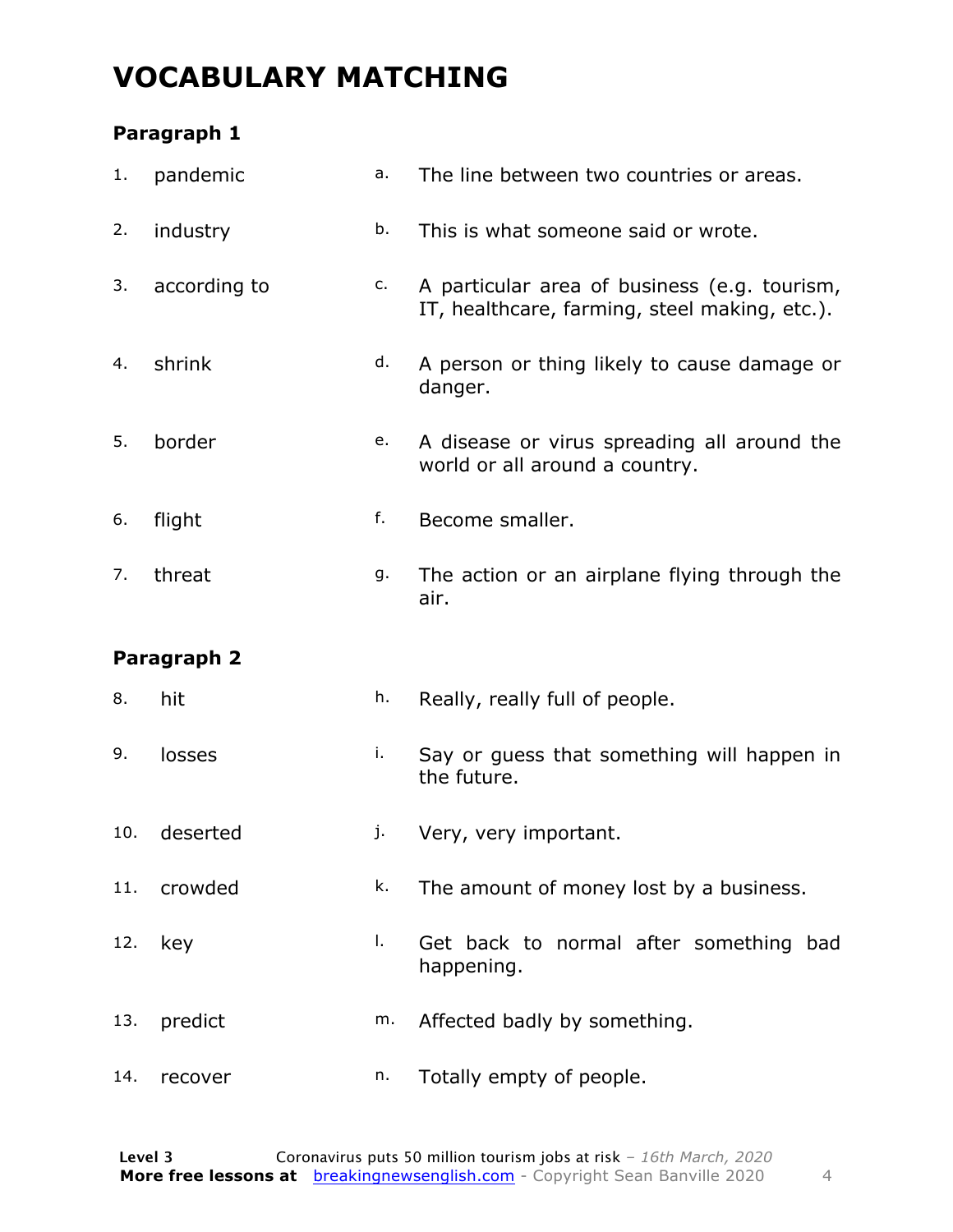### **BEFORE READING / LISTENING**

From https://breakingnewsenglish.com/2003/200316-tourism-jobs.html

#### **1. TRUE / FALSE:** Read the headline. Guess if a-h below are true (T) or false (F).

- a. Over 50 million jobs have been lost in the tourism industry. **T / F**
- b. A tourism organisation said the tourism industry could shrink by 25%. **T / F**
- c. Countries are asking people to self-quarantine for 14 weeks. **T / F**
- d. The head of a tourist organisation said the virus won't threaten tourism. **T / F**
- e. Ten per cent of the world's GDP comes from tourism. **T / F**
- f. Korean Airlines is confident it will survive the coronavirus crisis. **T / F**
- g. Qantas airlines is only putting on 25% of its international flights. **T / F**
- h. An organisation said tourism would need 10 months to recover. **T / F**

#### **2. SYNONYM MATCH:** (The words in **bold** are from the news article.)

- **1. cut**
- **2. closing**
- **3. head**
- **4. significant**
- **5. continue**
- **6. hit**
- **7. warned**
- **8. crowded**
- **9. empty**
- **10. recover**
- a. chief
- b. vacant
- c. go on
- d. cautioned
- e. shutting
- f. big
- g. pick up
- h. reduce
- i. packed
- j. impacted

**3. PHRASE MATCH:** (Sometimes more than one choice is possible.)

- 1. could cut up to
- 2. The tourism industry could shrink
- 3. more and more countries
- 4. self-quarantine
- 5. a significant threat to the industry
- 6. The tourism industry makes up 10%
- 7. It is one of the industries hardest
- 8. suffered big
- 9. World-famous sites are
- 10. tourism would take 10 months
- a. of the world's GDP
- b. for 14 days
- c. to recover
- d. as a whole
- e. losses
- f. 50 million jobs worldwide
- g. deserted
- h. by up to 25 per cent
- i. hit
- j. are taking action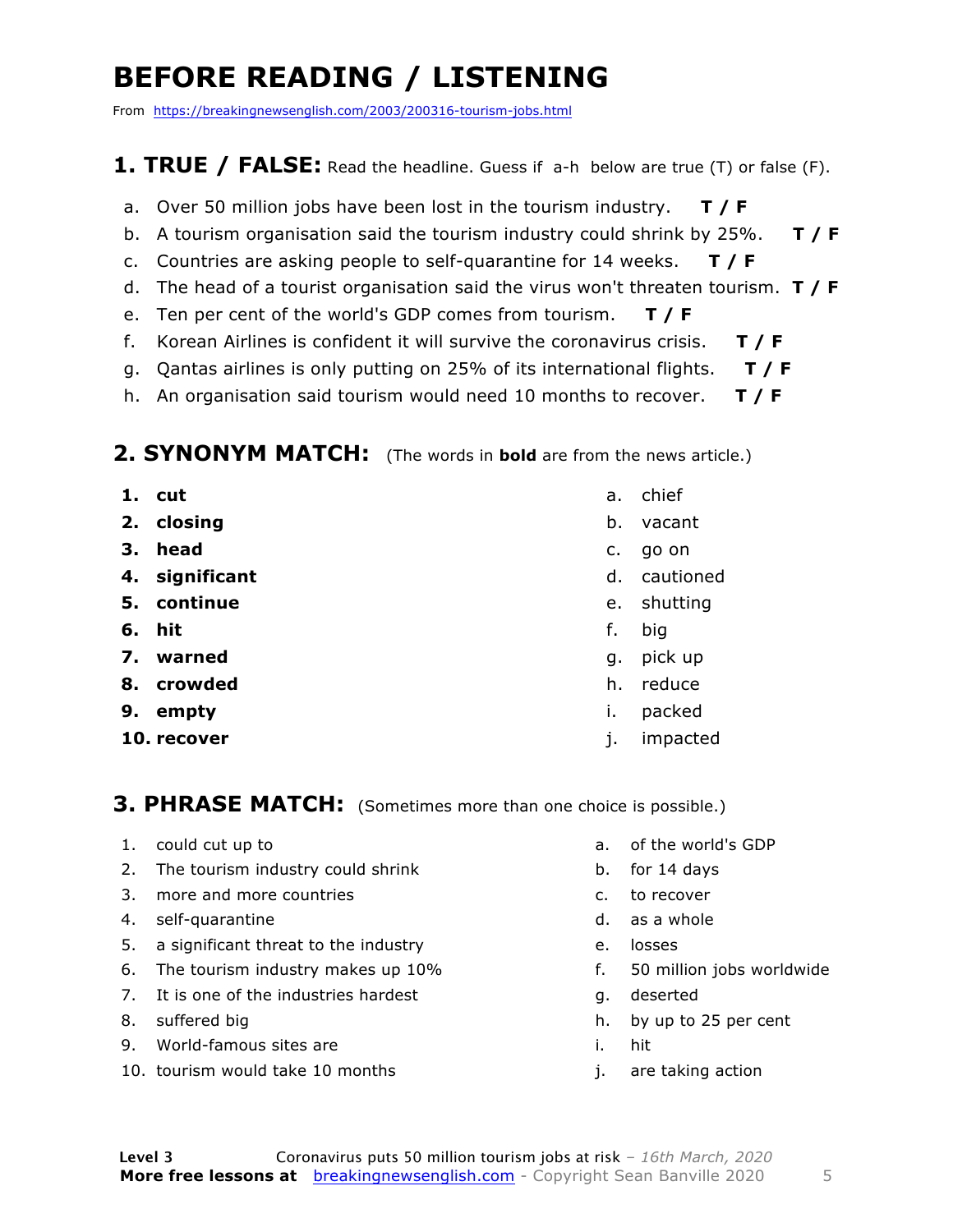### **GAP FILL**

From https://breakingnewsenglish.com/2003/200316-tourism-jobs.html

The coronavirus pandemic could  $(1)$  \_\_\_\_\_\_\_\_\_\_\_\_\_\_ up to 50 million jobs worldwide in the travel and tourism industry. This is (2) \_\_\_\_\_\_\_\_\_\_\_\_ to the World Travel and Tourism Council (WTTC). The tourism industry could  $(3)$  \_\_\_\_\_\_\_\_\_\_\_\_\_\_\_ by up to 25 per cent. Many people are staying at home and not travelling. Many people cannot travel as more and more countries are taking (4) \_\_\_\_\_\_\_\_\_\_\_\_ to fight COVID-19. This action includes closing borders, requiring people self-(5) \_\_\_\_\_\_\_\_\_\_\_\_ for 14 days after arriving in a country, and banning flights from other countries. The (6) \_\_\_\_\_\_\_\_\_\_\_\_ of the WTTC said the pandemic, "clearly presents a significant (7) \_\_\_\_\_\_\_\_\_\_\_\_\_ to the industry as a whole, to those employed within it, and  $(8)$  \_\_\_\_\_\_\_\_\_\_\_\_\_\_\_\_\_\_ wishing to continue travelling". *head according action those cut threat quarantine shrink*

The tourism industry (9) \_\_\_\_\_\_\_\_\_\_\_\_ up 10 per cent of the world's GDP and jobs. It is one of the industries (10) \_\_\_\_\_\_\_\_\_\_\_\_ hit by the COVID-19 virus. Airlines, cruise ships and hotels have suffered big (11) \_\_\_\_\_\_\_\_\_\_\_\_\_. Korean Air has warned that the coronavirus could threaten its (12) \_\_\_\_\_\_\_\_\_\_\_\_. Australia's Qantas has reduced its international flights by nearly 25 per cent because of the  $(13)$  Norld-famous sites are  $(14)$  \_\_\_\_\_\_\_\_\_\_\_\_\_. This could cause restaurants and cafes to go out of business as tourists stay away from crowded places. Tourism is a (15) \_\_\_\_\_\_\_\_\_\_\_\_ industry in Hawaii. Experts there predict that over half of Hawaii's hotel rooms will be empty over the next few months. The WTTC said that tourism would take 10 months to  $(16)$  \_\_\_\_\_\_\_\_\_\_\_\_\_ after the virus. *losses recover outbreak makes key hardest deserted survival*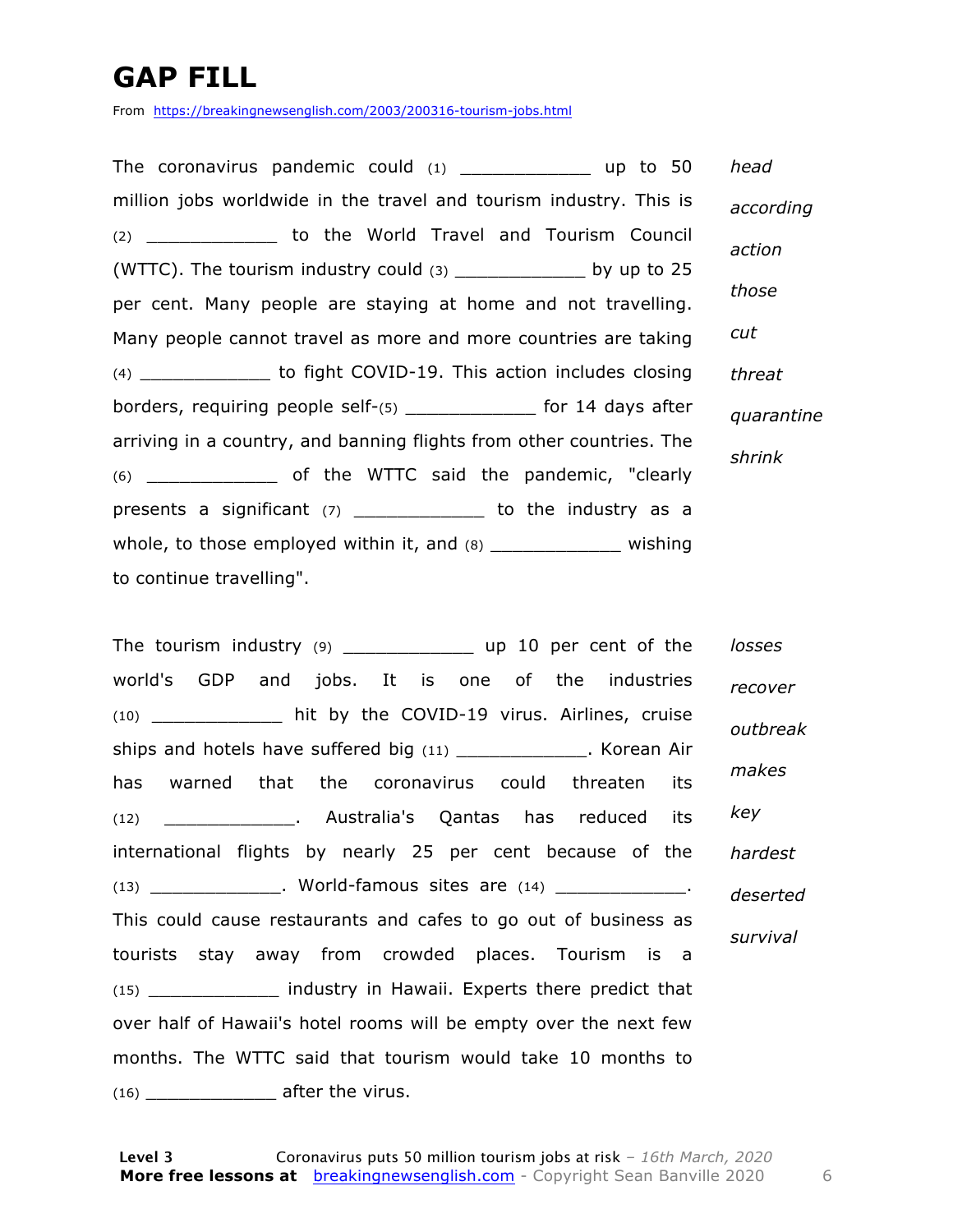#### **LISTENING – Guess the answers. Listen to check.**

From https://breakingnewsenglish.com/2003/200316-tourism-jobs.html

| 1) cut up to 50 million jobs worldwide in the travel ______                                      |
|--------------------------------------------------------------------------------------------------|
| a. and tourism industrial                                                                        |
| b. and tourism industrialise                                                                     |
| c. and tourism industry                                                                          |
| d. and tourism in dust tree                                                                      |
| 2) The tourism industry could shrink _______ 25 per cent                                         |
| a. by up to                                                                                      |
| b. by up two                                                                                     |
| c. by up too                                                                                     |
| d. by up tool                                                                                    |
| 3) This action includes closing borders, requiring ______                                        |
| a. people self-quarantine                                                                        |
| b. people shelf-quarantine                                                                       |
| c. people serf-quarantine                                                                        |
| d. people sell-quarantine                                                                        |
| 4) The head of the WTTC said the pandemic clearly presents ______                                |
| a. a significance threat                                                                         |
| b. a significant threat<br>c. a significantly threat                                             |
| d. a signify threat                                                                              |
|                                                                                                  |
| 5) industry as a whole, to those employed within it, and those ______<br>a. wish in too continue |
| b. wish shin to continue                                                                         |
| c. wishing to continue                                                                           |
| d. wishing too continue                                                                          |
| 6) The tourism industry makes up 10 per cent of the world's ______                               |
| a. GDP and jobs                                                                                  |
| b. GOP and jobs                                                                                  |
| c. LDP and jobs                                                                                  |
| d. GDB and jobs                                                                                  |
| 7) Airlines, cruise ships and hotels have _______                                                |
| a. suffered big loss is                                                                          |
| b. suffered big losses                                                                           |
| c. suffered big loses                                                                            |
| d. suffered big loss says                                                                        |
| 8) This could cause restaurants and cafes to go ______                                           |
| a. out off business                                                                              |
| b. out oft business                                                                              |
| c. out of business                                                                               |
| d. outer business                                                                                |
| 9) over half of Hawaii's hotel rooms will be empty over the _______                              |
| a. next phew months                                                                              |
| b. next flew months                                                                              |
| c. next few months                                                                               |
| d. next flu months                                                                               |
| 10) The WTTC said that tourism would take 10 months ______                                       |
| a. to recovery after                                                                             |
| b. to recover aft the                                                                            |

- c. to recover rather
- d. to recover after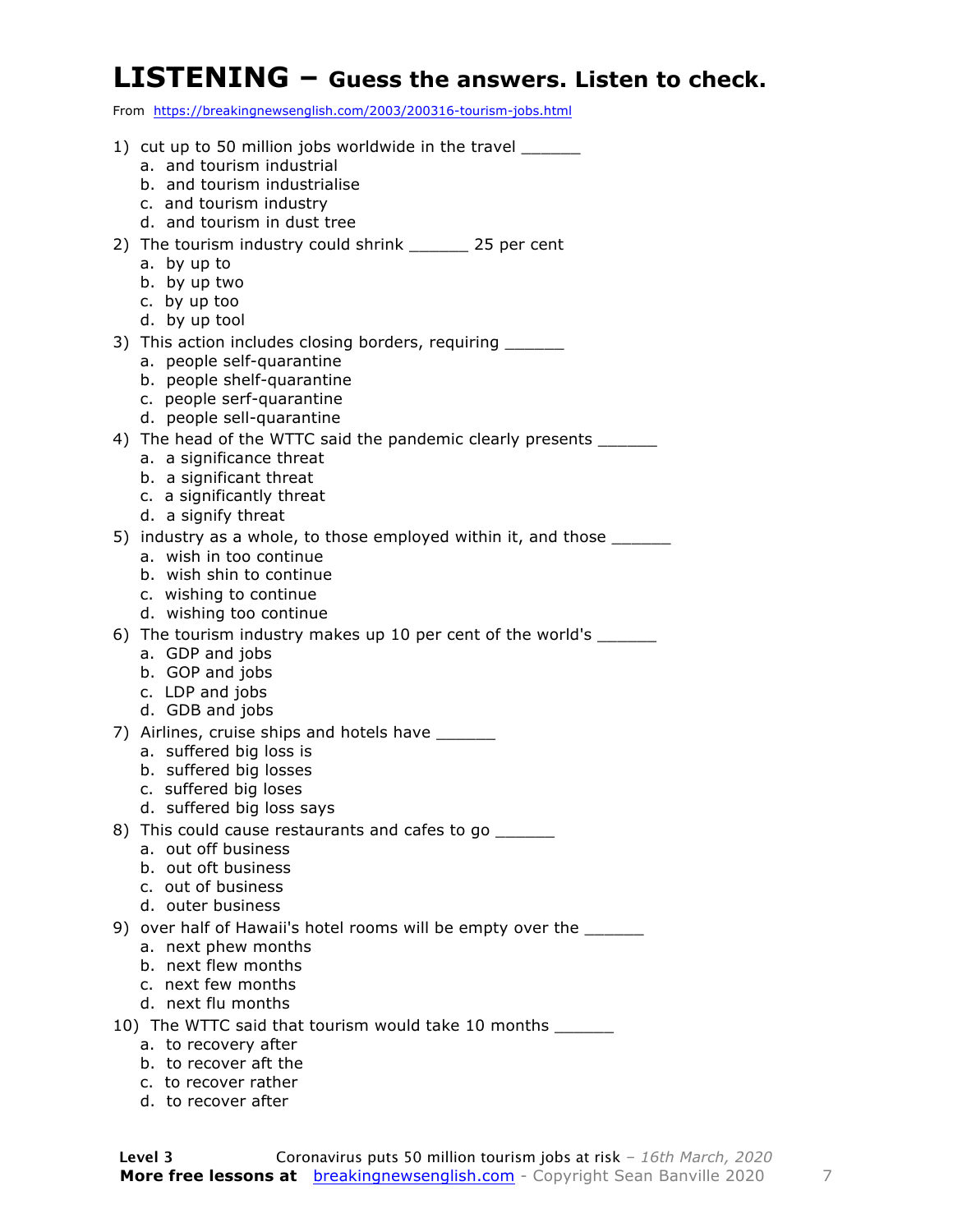#### **LISTENING – Listen and fill in the gaps**

From https://breakingnewsenglish.com/2003/200316-tourism-jobs.html

The coronavirus pandemic could (1) \_\_\_\_\_\_\_\_\_\_\_\_\_\_\_\_\_\_\_ 50 million jobs worldwide in the travel and tourism industry. This  $(2)$  \_\_\_\_\_\_\_\_\_\_\_\_\_\_\_\_\_\_\_\_\_\_\_\_ the World Travel and Tourism Council (WTTC). The tourism industry could shrink by up to 25 per cent. Many people (3) home and not travelling. Many people cannot travel as more and more countries are taking action to fight COVID-19. This  $(4)$  \_\_\_\_\_\_\_\_\_\_\_\_\_\_\_\_\_\_\_\_\_\_\_\_\_\_\_\_\_\_\_\_\_ closing borders, requiring people self-quarantine for 14 days after arriving in a country, and (5) \_\_\_\_\_\_\_\_\_\_\_\_\_\_\_\_\_\_\_\_\_\_\_\_\_\_\_ other countries. The head of the WTTC said the pandemic, "clearly presents a significant threat to the industry as a whole, to those  $(6)$  \_\_\_\_\_\_\_\_\_\_\_\_\_\_\_\_\_\_\_\_\_, and those wishing to continue travelling".

The tourism (7) \_\_\_\_\_\_\_\_\_\_\_\_\_\_\_\_\_\_\_ 10 per cent of the world's GDP and jobs. It is one of the industries hardest hit by the COVID-19 virus. Airlines, cruise ships and hotels have (8) cruise ships and hotels have (8) warned that the coronavirus could threaten its survival. Australia's Qantas has reduced its international (9) \_\_\_\_\_\_\_\_\_\_\_\_\_\_\_\_\_\_\_ 25 per cent because of the outbreak. World-famous sites are deserted. This could cause restaurants and cafes to (10) \_\_\_\_\_\_\_\_\_\_\_\_\_\_\_\_\_\_\_\_\_\_\_ business as tourists stay away from crowded places. Tourism is a key industry in Hawaii. Experts there (11) **there** (11) **half of Hawaii's hotel rooms will be empty** over the next few months. The WTTC said that tourism would take 10 months (12) \_\_\_\_\_\_\_\_\_\_\_\_\_\_\_\_\_\_\_\_\_\_\_\_\_\_\_\_\_the virus.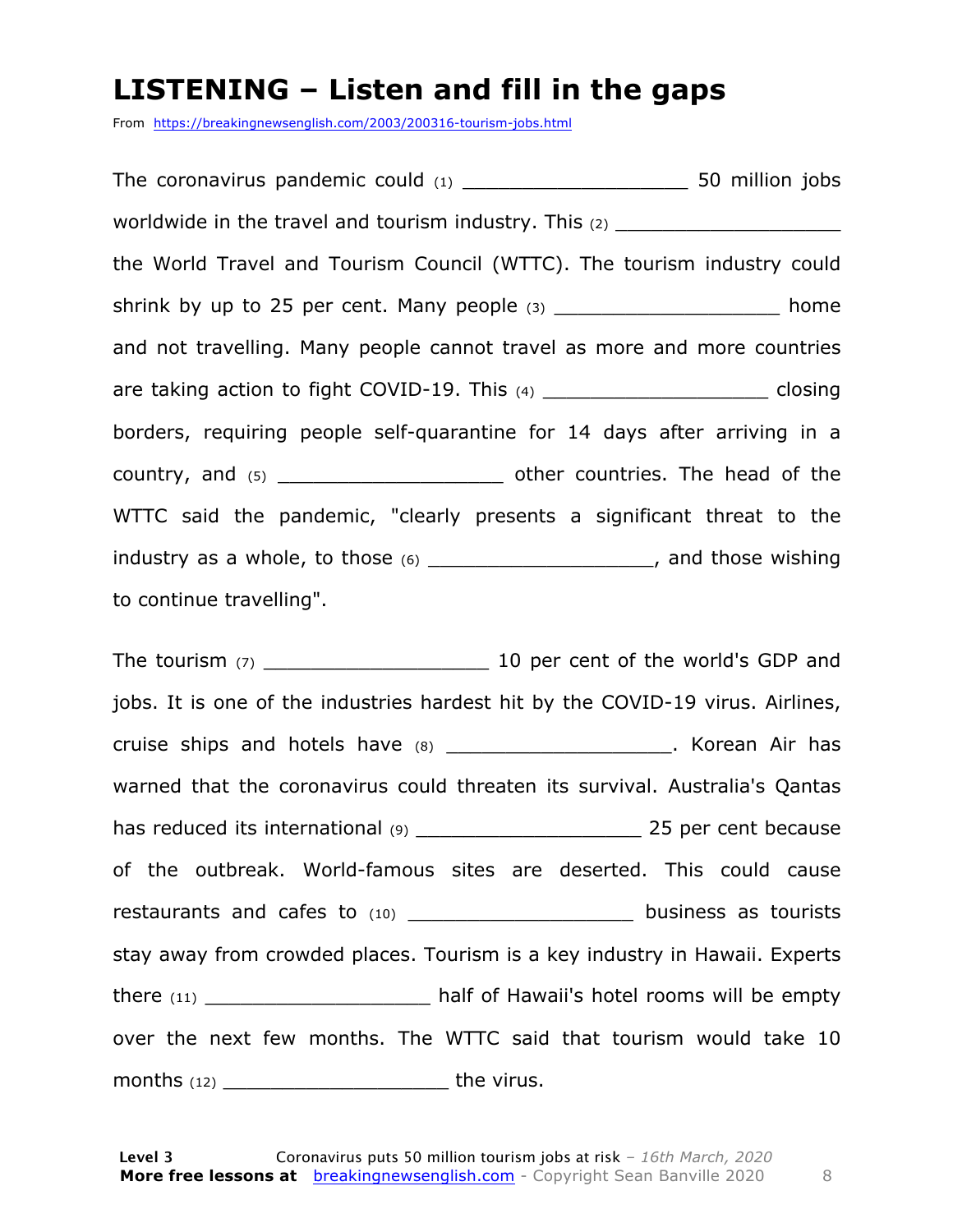### **COMPREHENSION QUESTIONS**

From https://breakingnewsenglish.com/2003/200316-tourism-jobs.html

- 1. By how much could the tourism industry shrink because of COVID-19?
- 2. Where did the article say many people are staying?
- 3. What are many countries closing?
- 4. What are countries banning from other countries?
- 5. What did the WTTC say the virus presented to the tourism industry?
- 6. How much of the world's GDP comes from tourism?
- 7. What airline is worried about its survival?
- 8. What did the article say was deserted?
- 9. Where did the article say tourism was a key industry?
- 10. How long did the WTTC say tourism would take to recover?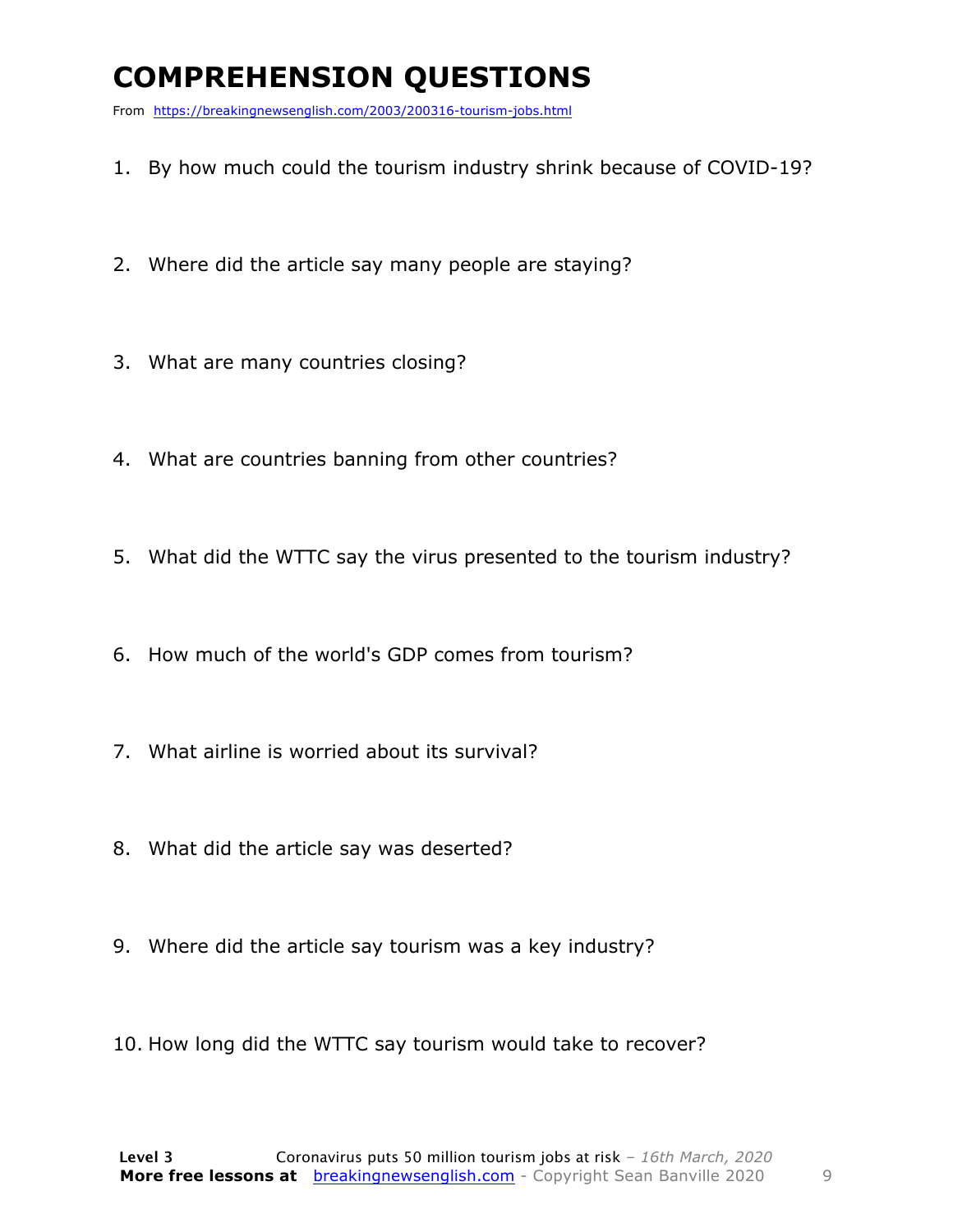### **MULTIPLE CHOICE - QUIZ**

From https://breakingnewsenglish.com/2003/200316-tourism-jobs.html

| 1) By how much could the tourism<br>industry shrink because of COVID-<br>19?<br>a) by 50%<br>b) by $45%$<br>c) by 35%<br>d) by 25% | 6) How much of the world's GDP<br>comes from tourism?<br>a) $15%$<br>b) $12%$<br>c) $10%$<br>d) 8%              |
|------------------------------------------------------------------------------------------------------------------------------------|-----------------------------------------------------------------------------------------------------------------|
| 2) Where did the article say many                                                                                                  | 7) What airline is worried about its                                                                            |
| people are staying?                                                                                                                | survival?                                                                                                       |
| a) at work                                                                                                                         | a) Korean                                                                                                       |
| b) at home                                                                                                                         | b) China                                                                                                        |
| c) outside                                                                                                                         | c) Japan Airlines                                                                                               |
| d) in more expensive hotels                                                                                                        | d) British Airways                                                                                              |
| 3) What are many countries closing?<br>a) parks<br>b) hospitals<br>c) embassies<br>d) borders                                      | 8) What did the article say was<br>deserted?<br>a) parks<br>b) hospitals<br>c) world-famous sites<br>d) streets |
| 4) What are countries banning from                                                                                                 | 9) Where did the article say tourism                                                                            |
| other countries?                                                                                                                   | was a key industry?                                                                                             |
| a) medicines                                                                                                                       | a) India                                                                                                        |
| b) face masks                                                                                                                      | b) Hawaii                                                                                                       |
| c) flights                                                                                                                         | c) Florida                                                                                                      |
| d) tourists                                                                                                                        | d) Egypt                                                                                                        |
| 5) What did the WTTC say the virus                                                                                                 | 10) How long did the WTTC say                                                                                   |
| presented to the tourism industry?                                                                                                 | tourism would take to recover?                                                                                  |
| a) a test                                                                                                                          | a) 10 months                                                                                                    |
| b) a challenge                                                                                                                     | b) a year                                                                                                       |
| c) a treat                                                                                                                         | c) 20 months                                                                                                    |
| d) a threat                                                                                                                        | d) 18 months                                                                                                    |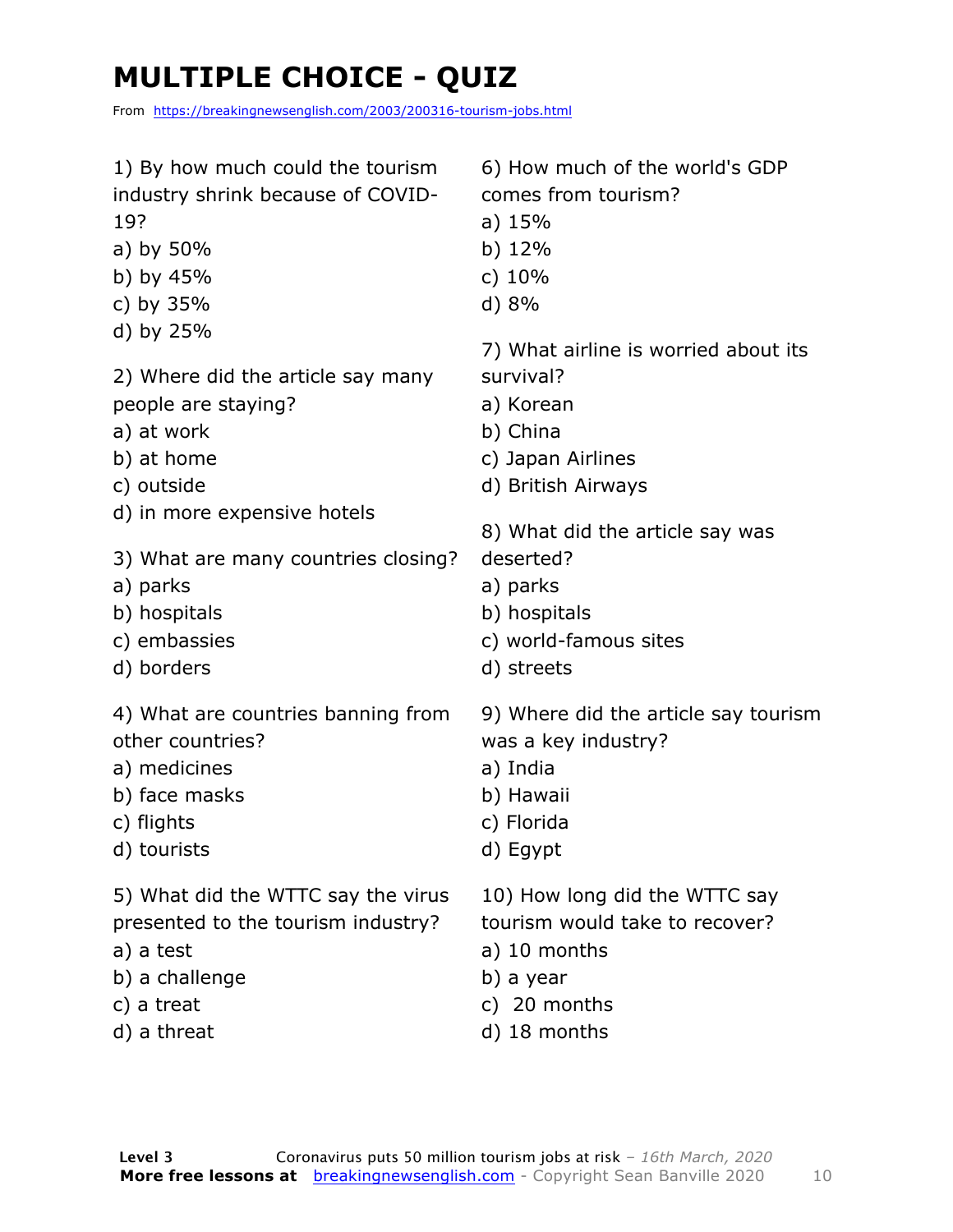### **ROLE PLAY**

From https://breakingnewsenglish.com/2003/200316-tourism-jobs.html

#### **Role A – The Taj Mahal**

You think Taj Mahal is the world's best site. Tell the others three reasons why. Tell them what is wrong with their sites. Also, tell the others which is the least interesting of these (and why): Mount Fuji, the Pyramids or the Great Barrier Reef.

#### **Role B – Mount Fuji**

You think Mount Fuji is the world's best site. Tell the others three reasons why. Tell them what is wrong with their sites. Also, tell the others which is the least interesting of these (and why): Taj Mahal, the Pyramids or the Great Barrier Reef.

#### **Role C – The Pyramids**

You think the Pyramids is the world's best site. Tell the others three reasons why. Tell them what is wrong with their sites. Also, tell the others which is the least interesting of these (and why): Mount Fuji, Taj Mahal or the Great Barrier Reef.

#### **Role D – The Great Barrier Reef**

You think the Great Barrier Reef is the world's best site. Tell the others three reasons why. Tell them what is wrong with their sites. Also, tell the others which is the least interesting of these (and why): Mount Fuji, the Pyramids or Taj Mahal.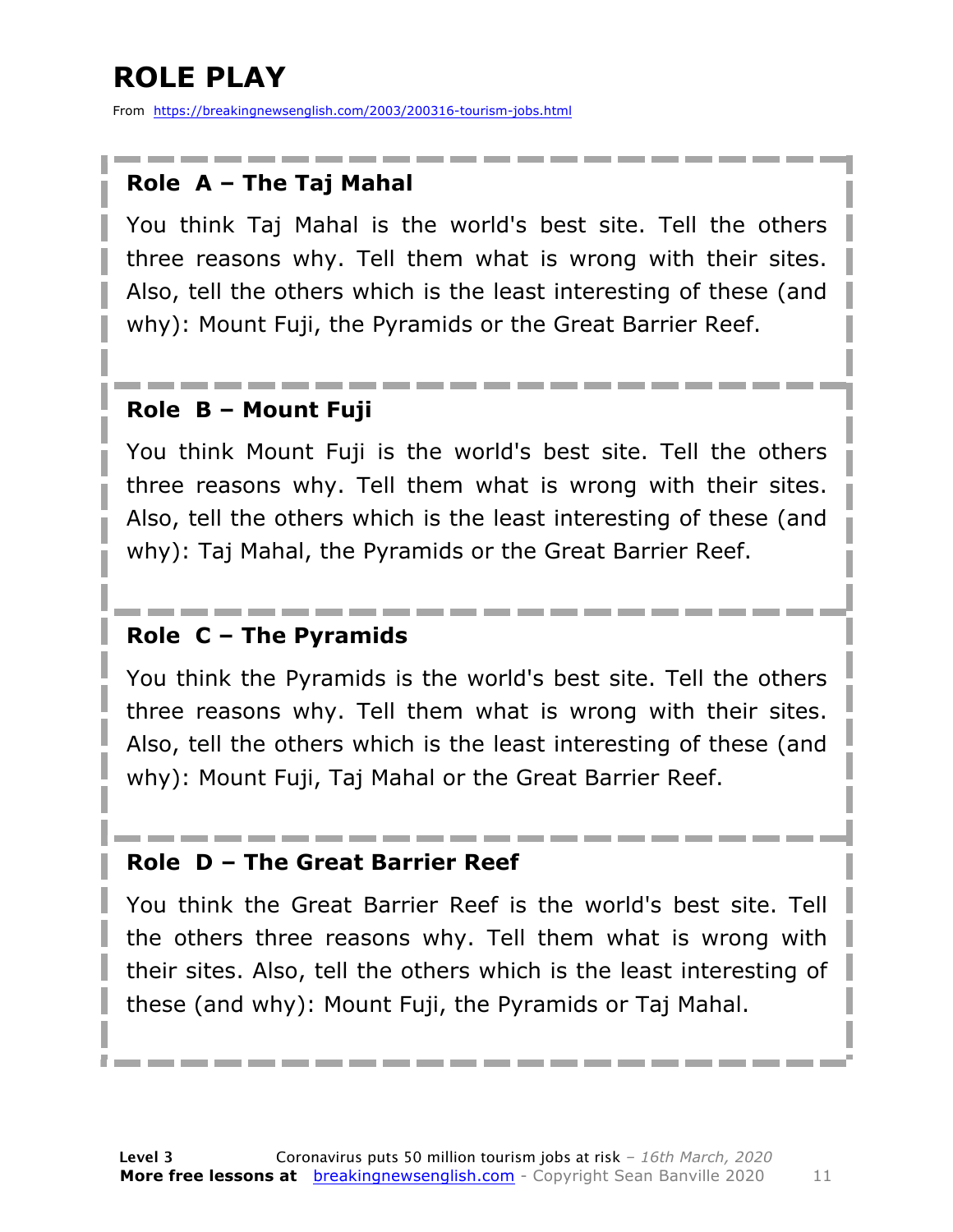## **AFTER READING / LISTENING**

From https://breakingnewsenglish.com/2003/200316-tourism-jobs.html

1. WORD SEARCH: Look in your dictionary / computer to find collocates, other meanings, information, synonyms … for the words 'tourism' and 'jobs'.

| tourism | jobs |
|---------|------|
|         |      |
|         |      |
|         |      |

- Share your findings with your partners.
- Make questions using the words you found.
- Ask your partner / group your questions.

**2. ARTICLE QUESTIONS:** Look back at the article and write down some questions you would like to ask the class about the text.

- Share your questions with other classmates / groups.
- Ask your partner / group your questions.

**3. GAP FILL:** In pairs / groups, compare your answers to this exercise. Check your answers. Talk about the words from the activity. Were they new, interesting, worth learning…?

**4. VOCABULARY:** Circle any words you do not understand. In groups, pool unknown words and use dictionaries to find their meanings.

**5. TEST EACH OTHER:** Look at the words below. With your partner, try to recall how they were used in the text:

| $\cdot$ cut<br>$\cdot$ shrink<br>• home<br>• action<br>$\cdot$ 14 | $\bullet$ hit<br>losses<br>$\bullet$<br>• survival<br>$\cdot$ cafes<br>$\bullet$ half |
|-------------------------------------------------------------------|---------------------------------------------------------------------------------------|
| whole<br>$\bullet$                                                | $\cdot$ recover                                                                       |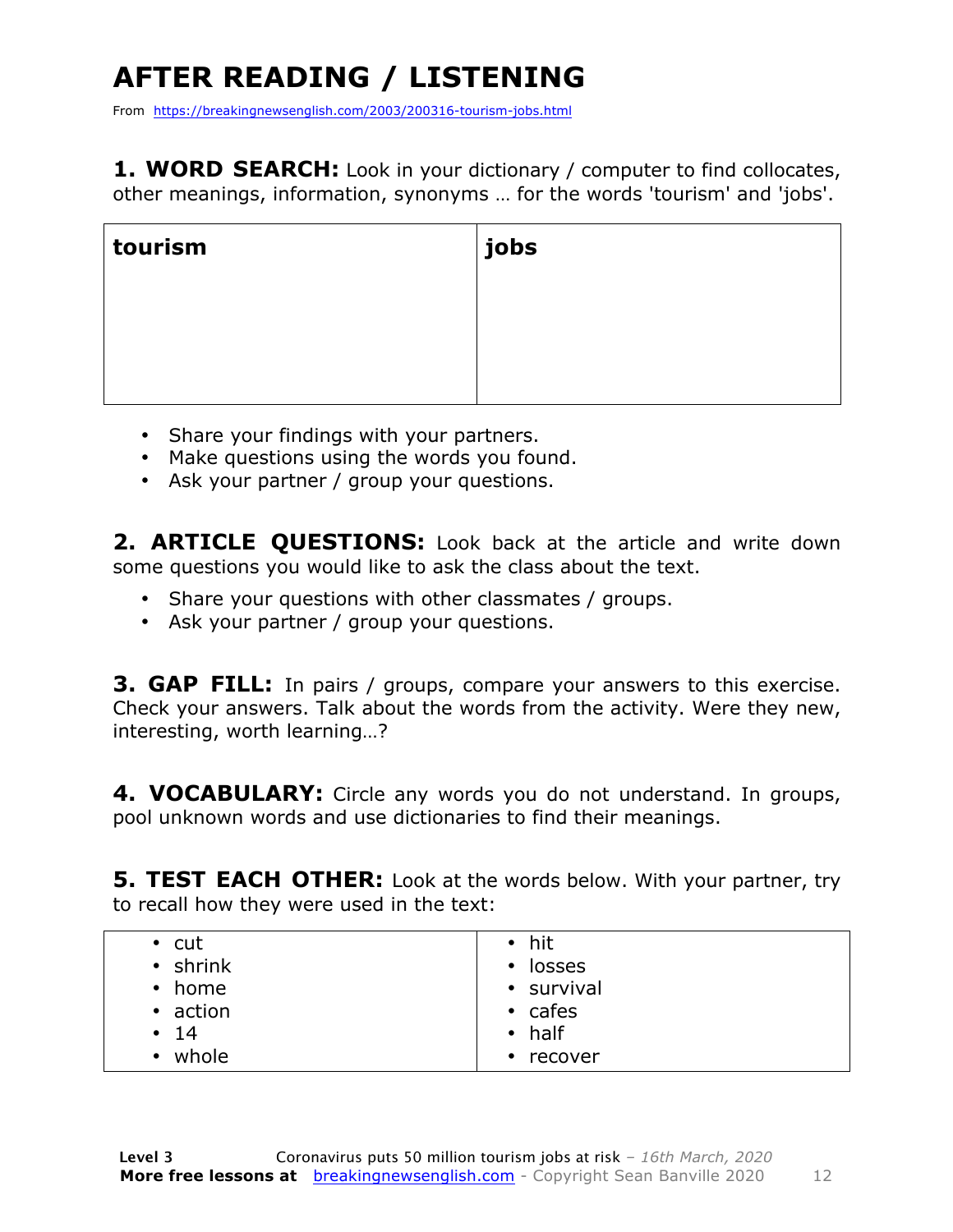### **TOURISM JOBS SURVEY**

From https://breakingnewsenglish.com/2003/200316-tourism-jobs.html

Write five GOOD questions about tourism jobs in the table. Do this in pairs. Each student must write the questions on his / her own paper.

When you have finished, interview other students. Write down their answers.

|      | STUDENT 1 | STUDENT 2 | STUDENT 3 |
|------|-----------|-----------|-----------|
| Q.1. |           |           |           |
| Q.2. |           |           |           |
| Q.3. |           |           |           |
| Q.4. |           |           |           |
| Q.5. |           |           |           |

- Now return to your original partner and share and talk about what you found out. Change partners often.
- Make mini-presentations to other groups on your findings.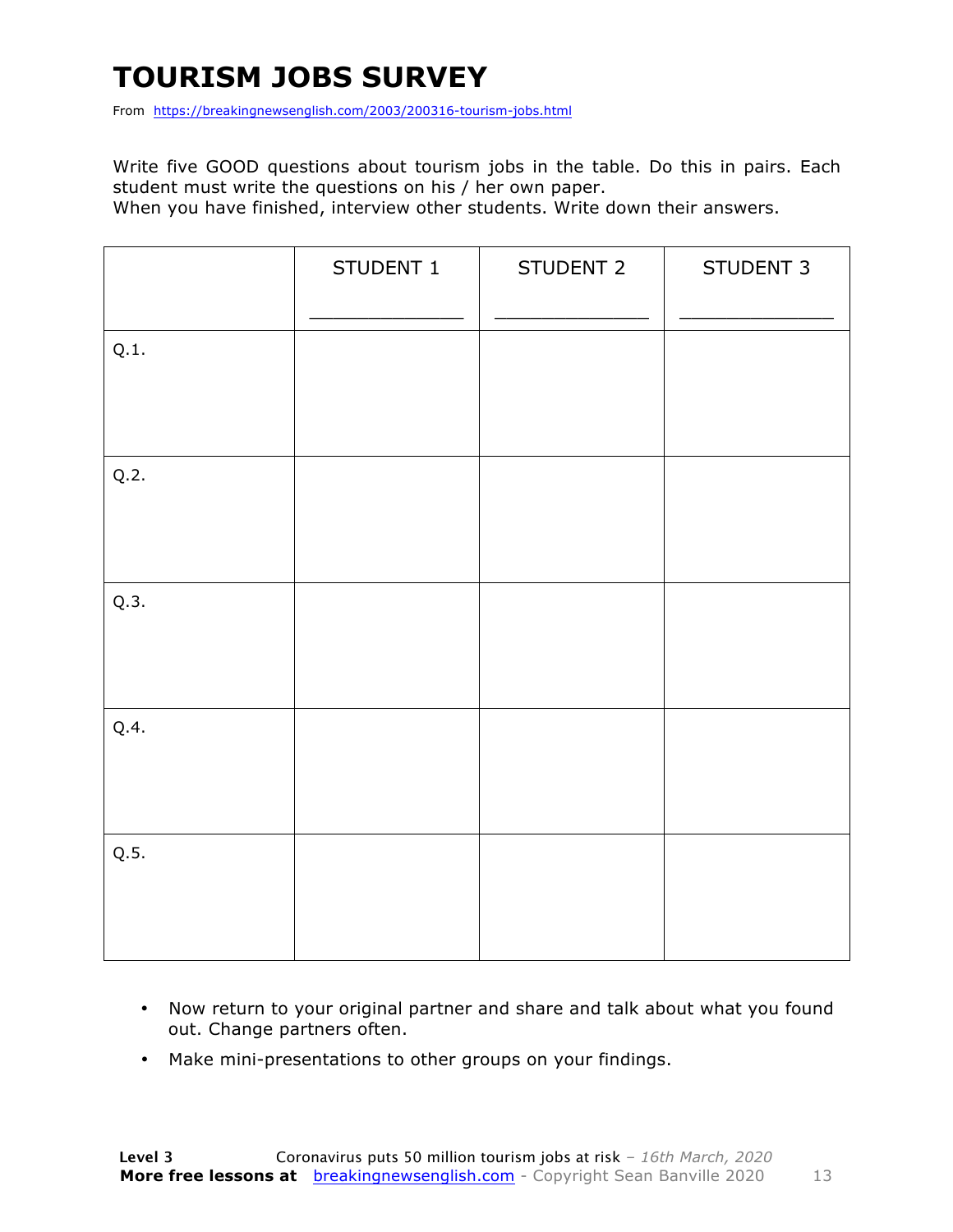### **TOURISM JOBS DISCUSSION**

STUDENT A's QUESTIONS (Do not show these to student B)

- 1. What did you think when you read the headline?
- 2. What images are in your mind when you hear the word 'tourism'?
- 3. How important is tourism?
- 4. How often do you visit other cities and countries?
- 5. What will happen to the people losing their jobs?
- 6. What is there to do for tourists in your country?
- 7. How important is travelling to you?
- 8. Should all countries close their borders?
- 9. What tourism job would you like to do?
- 10. What would you do if you self-quarantined for 14 days?

*Coronavirus puts 50 million tourism jobs at risk – 16th March, 2020* Thousands more free lessons at breakingnewsenglish.com

-----------------------------------------------------------------------------

#### **TOURISM JOBS DISCUSSION**

STUDENT B's QUESTIONS (Do not show these to student A)

- 11. Did you like reading this article? Why/not?
- 12. What do you think of when you hear the word 'job'?
- 13. What do you think about what you read?
- 14. What can governments do to help the tourism industry?
- 15. Where would you go on vacation right now?
- 16. How has the coronavirus affected tourism in your country?
- 17. Should all vacations be cancelled for a year?
- 18. What other industries is the coronavirus badly affecting?
- 19. What advice do you have for those in the tourism industry?
- 20. What questions would you like to ask tourism bosses?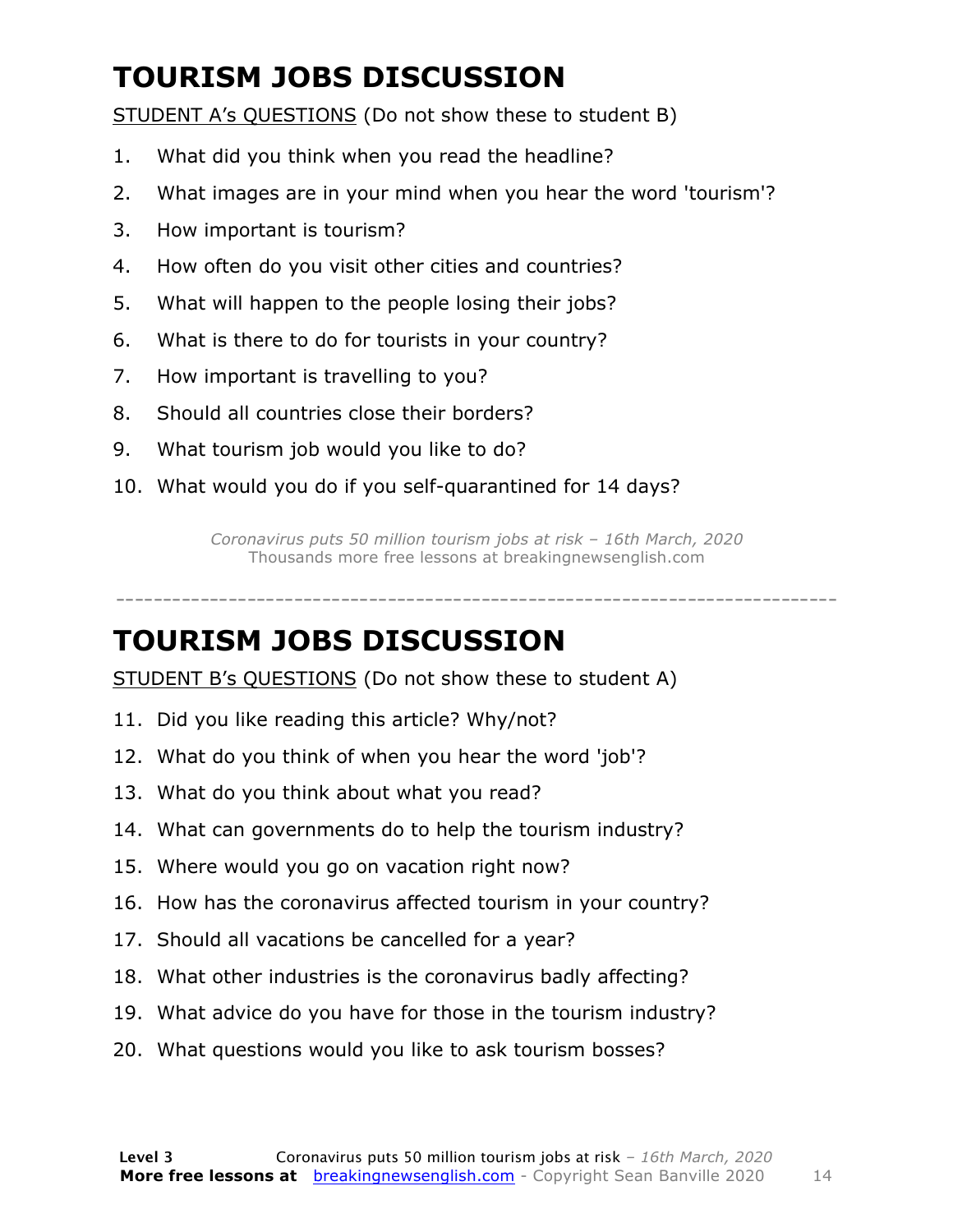### **DISCUSSION (Write your own questions)**

STUDENT A's QUESTIONS (Do not show these to student B)

| 1. | <u> 1989 - Johann Harry Harry Harry Harry Harry Harry Harry Harry Harry Harry Harry Harry Harry Harry Harry Harry</u> |  |  |
|----|-----------------------------------------------------------------------------------------------------------------------|--|--|
|    |                                                                                                                       |  |  |
| 2. |                                                                                                                       |  |  |
| 3. |                                                                                                                       |  |  |
|    |                                                                                                                       |  |  |
| 4. | <u> 1989 - Johann John Stone, mars eta biztanleria (h. 1989).</u>                                                     |  |  |
| 5. |                                                                                                                       |  |  |
|    |                                                                                                                       |  |  |
| 6. |                                                                                                                       |  |  |
|    |                                                                                                                       |  |  |

Copyright © breakingnewsenglish.com 2020

### **DISCUSSION (Write your own questions)**

STUDENT B's QUESTIONS (Do not show these to student A)

| 1. |                                                                                                                                                                                                                                      |  |  |
|----|--------------------------------------------------------------------------------------------------------------------------------------------------------------------------------------------------------------------------------------|--|--|
| 2. |                                                                                                                                                                                                                                      |  |  |
|    |                                                                                                                                                                                                                                      |  |  |
|    |                                                                                                                                                                                                                                      |  |  |
| 4. | <u> 1980 - Jan Stein Stein, fransk politik amerikansk politik (</u>                                                                                                                                                                  |  |  |
| 5. | <u> 1980 - Jan Stein Stein, fransk politik amerikansk politik (</u>                                                                                                                                                                  |  |  |
| 6. | <u> 1980 - Johann Stoff, deutscher Stoffen und der Stoffen und der Stoffen und der Stoffen und der Stoffen und der Stoffen und der Stoffen und der Stoffen und der Stoffen und der Stoffen und der Stoffen und der Stoffen und d</u> |  |  |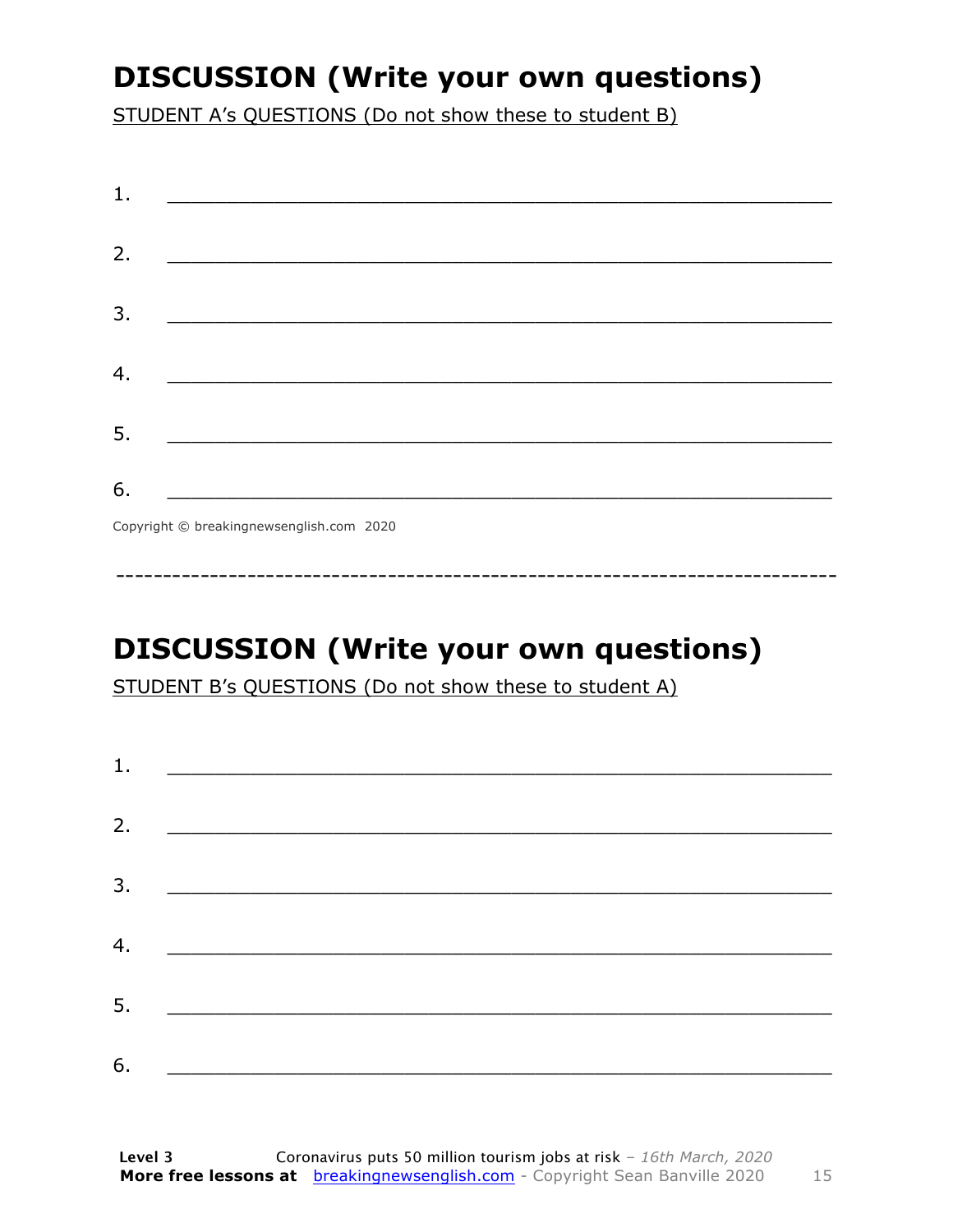### **LANGUAGE - CLOZE**

From https://breakingnewsenglish.com/2003/200316-tourism-jobs.html

The coronavirus pandemic could  $(1)$  up to 50 million jobs worldwide in the travel and tourism industry. This is (2) \_\_\_\_ to the World Travel and Tourism Council (WTTC). The tourism industry could shrink by up to 25 per cent. Many people are staying at home and not (3) \_\_\_\_. Many people cannot travel as more and more countries are taking action to fight COVID-19. This action includes closing borders, (4) \_\_\_\_ people self-quarantine for 14 days after arriving in a country, and banning (5) \_\_\_\_ from other countries. The head of the WTTC said the pandemic, "clearly presents a significant threat to the industry as a  $(6)$  \_\_\_, to those employed within it, and those wishing to continue travelling".

The tourism industry makes up 10 per cent of the world's GDP and jobs. It is one of the industries hardest (7) \_\_\_\_\_ by the COVID-19 virus. Airlines, cruise ships and hotels have suffered big losses. Korean Air has warned (8) \_\_\_\_ the coronavirus could threaten its survival. Australia's Qantas has reduced its international flights by nearly 25 per cent because of the outbreak. World-famous sites are (9) \_\_\_\_\_. This could cause restaurants and cafes to go out of business (10) \_\_\_\_ tourists stay away from crowded places. Tourism is a  $(11)$  \_\_\_\_ industry in Hawaii. Experts there predict that over half of Hawaii's hotel rooms will be empty over the next few months. The WTTC said that tourism would take 10 months (12) \_\_\_\_\_ recover after the virus.

#### **Put the correct words from the table below in the above article.**

| 1.  | (a) | slice      | (b) | chop       | (c) | cut         | (d) | grate       |
|-----|-----|------------|-----|------------|-----|-------------|-----|-------------|
| 2.  | (a) | according  | (b) | accordance | (c) | accord      | (d) | accords     |
| 3.  | (a) | travelling | (b) | travels    | (c) | travails    | (d) | traveller   |
| 4.  | (a) | requiring  | (b) | requires   | (c) | required    | (d) | requirement |
| 5.  | (a) | fights     | (b) | flights    | (c) | flints      | (d) | feints      |
| 6.  | (a) | third      | (b) | half       | (c) | hole        | (d) | whole       |
| 7.  | (a) | slapped    | (b) | punched    | (c) | hit         | (d) | whacked     |
| 8.  | (a) | whomsoever | (b) | which      | (c) | what        | (d) | that        |
| 9.  | (a) | deserted   | (b) | lunched    | (c) | breakfasted | (d) | dined       |
| 10. | (a) | as         | (b) | was        | (c) | is          | (d) | has         |
| 11. | (a) | lock       | (b) | key        | (c) | padlock     | (d) | chain       |
| 12. | (a) | for        | (b) | at         | (c) | to          | (d) | on          |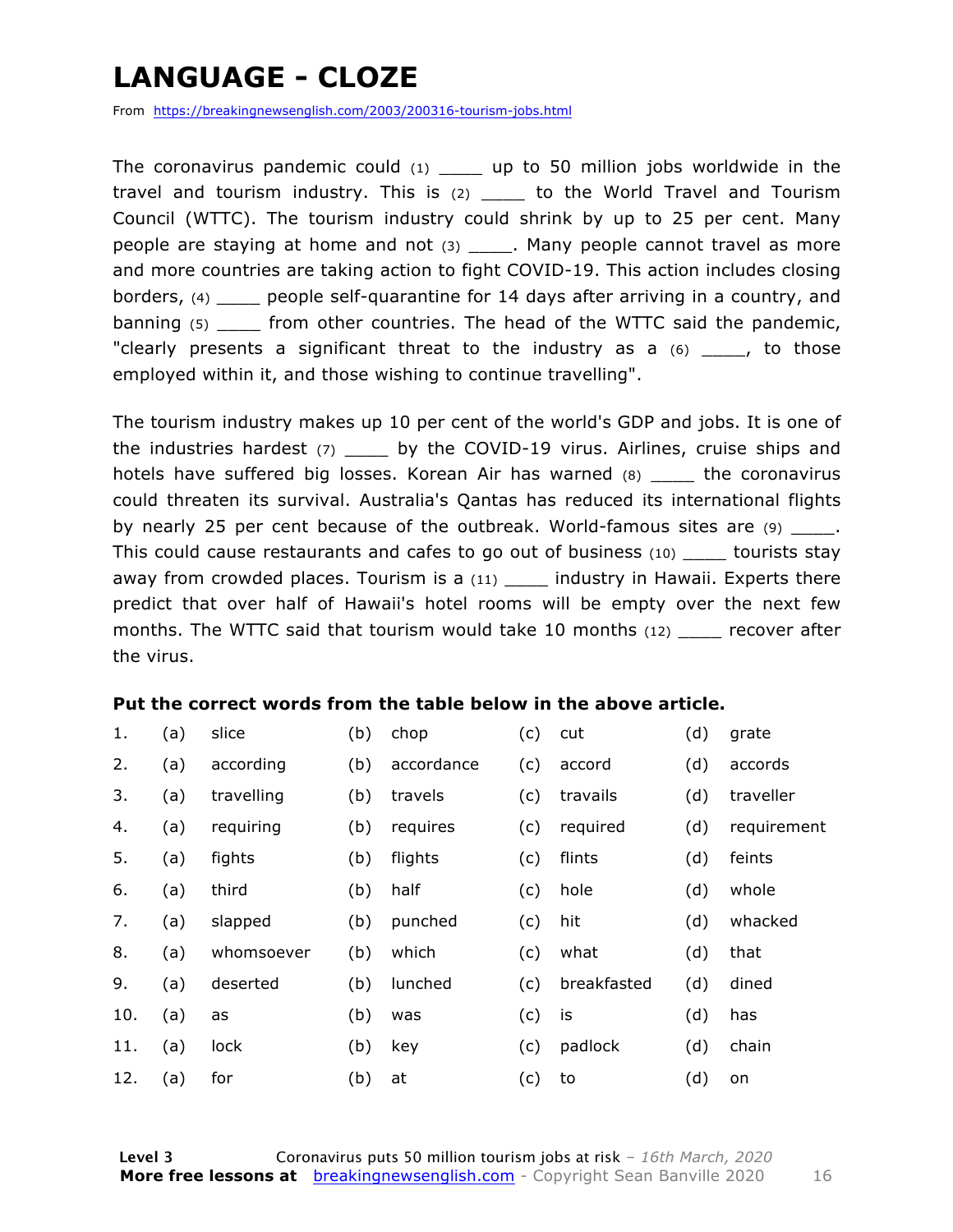### **SPELLING**

From https://breakingnewsenglish.com/2003/200316-tourism-jobs.html

#### **Paragraph 1**

- 1. The coronavirus dnpcamei
- 2. andogricc to the World Travel and Tourism Council
- 3. The tourism iunrdyst could shrink
- 4. self-arinanteuq for 14 days
- 5. presents a aigtcniisnf threat
- 6. those edeoyplm within it

#### **Paragraph 2**

- 7. seiucr ships
- 8. international isgltfh
- 9. World-famous sites are etesredd
- 10. stay away from cowredd places
- 11. crptide that over half
- 12. take 10 months to ceorevr after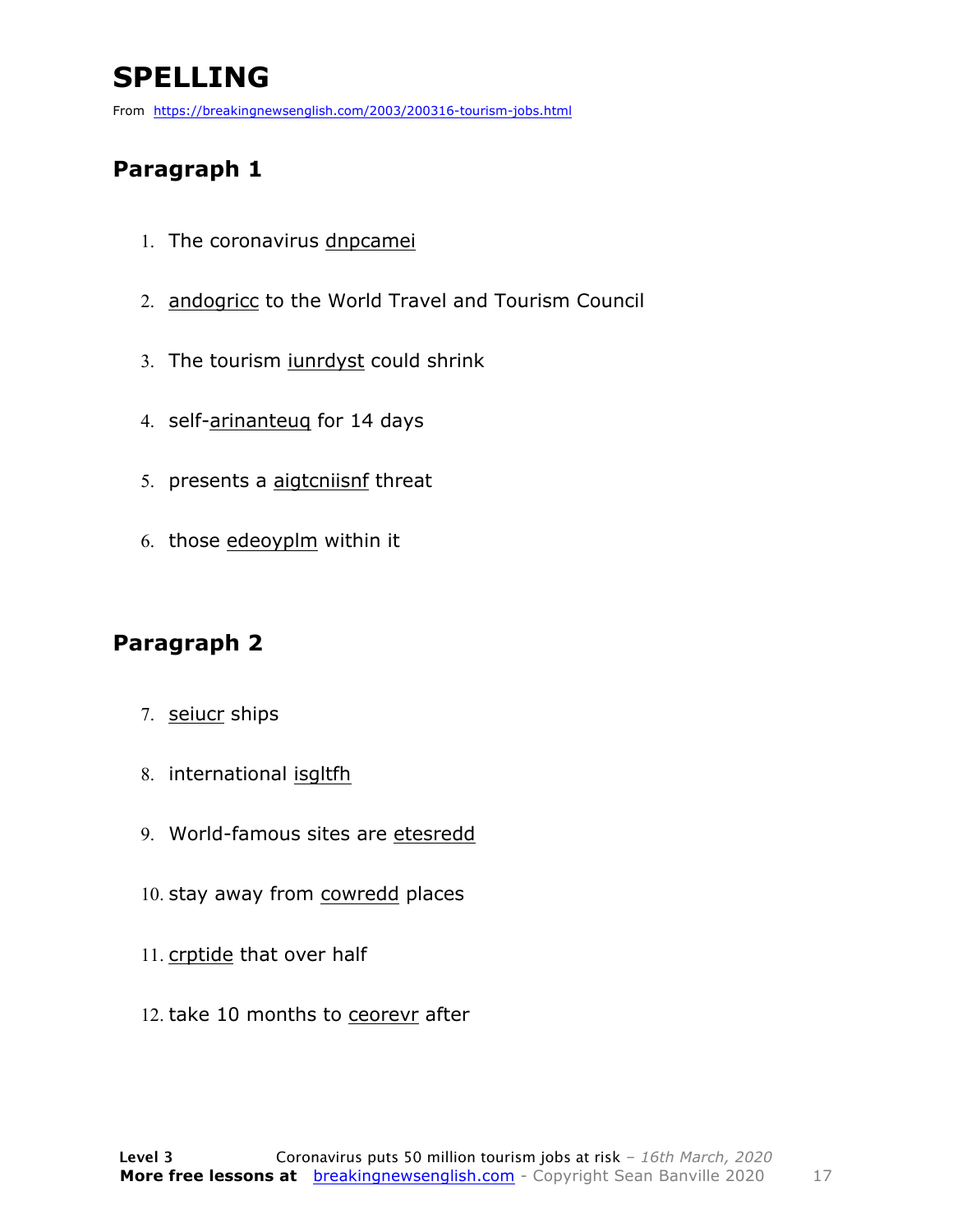### **PUT THE TEXT BACK TOGETHER**

From https://breakingnewsenglish.com/2003/200316-tourism-jobs.html

#### **Number these lines in the correct order.**

- ( ) and cafes to go out of business as tourists stay away from crowded places. Tourism is a key
- ( ) up to 25 per cent. Many people are staying at home and not travelling. Many people cannot
- ( ) hit by the COVID-19 virus. Airlines, cruise ships and hotels have suffered big losses. Korean Air has
- ( ) warned that the coronavirus could threaten its survival. Australia's Qantas has reduced its international flights by nearly
- $($ ) threat to the industry as a whole, to those employed within it, and those wishing to continue travelling".
- ( ) to the World Travel and Tourism Council (WTTC). The tourism industry could shrink by
- ( ) few months. The WTTC said that tourism would take 10 months to recover after the virus.
- ( ) 25 per cent because of the outbreak. World-famous sites are deserted. This could cause restaurants
- ( *1* ) The coronavirus pandemic could cut up to 50 million jobs worldwide in the travel and tourism industry. This is according
- ( ) The tourism industry makes up 10 per cent of the world's GDP and jobs. It is one of the industries hardest
- ( ) flights from other countries. The head of the WTTC said the pandemic, "clearly presents a significant
- ( ) travel as more and more countries are taking action to fight COVID-19. This action includes closing
- ( ) industry in Hawaii. Experts there predict that over half of Hawaii's hotel rooms will be empty over the next
- ( ) borders, requiring people self-quarantine for 14 days after arriving in a country, and banning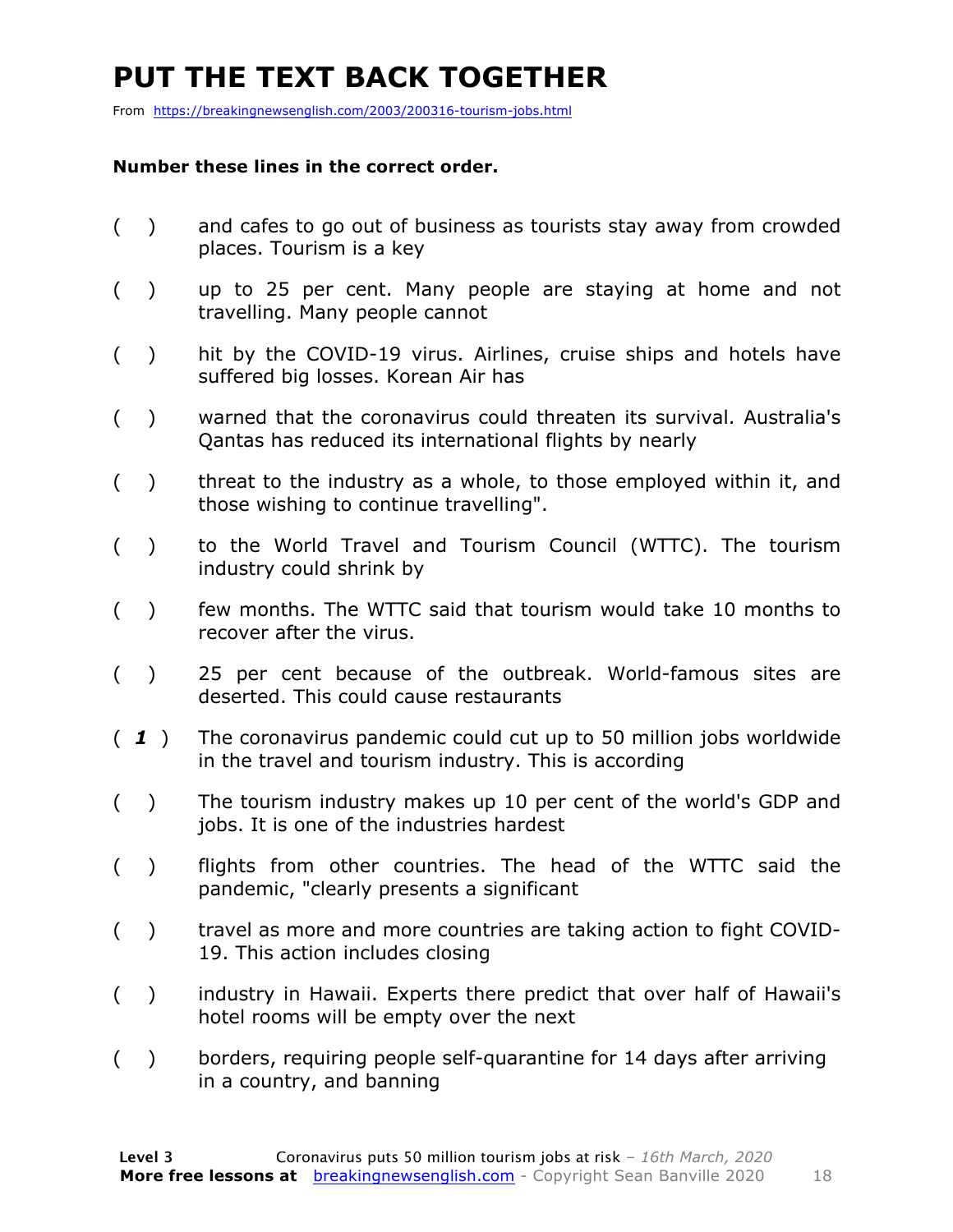#### **PUT THE WORDS IN THE RIGHT ORDER**

From https://breakingnewsenglish.com/2003/200316-tourism-jobs.html

1. coronavirus The could 50 million pandemic cut jobs worldwide .

2. shrink could industry tourism The . by 25 per cent

3. fight to countries More COVID-19 . are taking action

4. people days Requiring for self-quarantine arriving . after 14

5. clearly significant pandemic threat . presents The a

6. industries the COVID-19 virus . hit hardest The by

7. and ships big have hotels losses . Cruise suffered

8. reduced flights by its nearly . 25 per cent international Qantas

9. out cafes business . to and of Restaurants go

10. empty . of Over rooms will hotel be half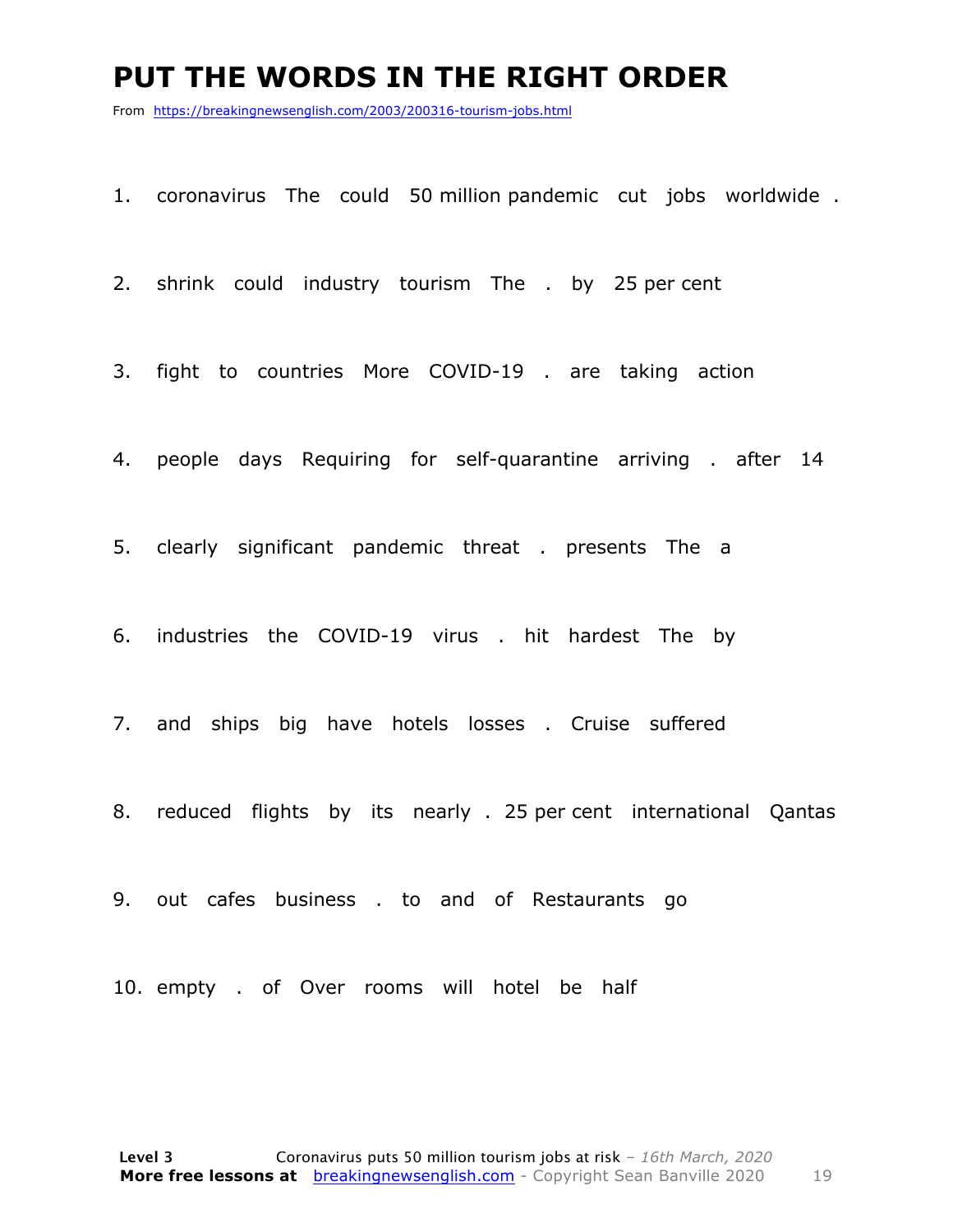### **CIRCLE THE CORRECT WORD (20 PAIRS)**

From https://breakingnewsenglish.com/2003/200316-tourism-jobs.html

The coronavirus pandemic could cut *down / up* to 50 million jobs worldwide in the travel and tourism *industrial / industry*. This is according *to / for* the World Travel and Tourism Council (WTTC). The tourism industry could *shirk / shrink* by up to 25 per cent. Many people are *staying / straying* at home and not travelling. Many people cannot travel as more and *most / more* countries are taking action to fight COVID-19. This action includes *closer / closing* borders, requiring people self-quarantine for 14 days after arriving *in / on* a country, and banning flights from other countries. The head of the WTTC said the pandemic, "clearly presents a significant *threat / treat* to the industry as a whole, to those employed within it, and those *wished / wishing* to continue travelling".

The tourism industry makes up 10 per cent *off / of* the world's GDP and jobs. It is one of the industries hardest *punched / hit* by the COVID-19 virus. Airlines, cruise ships and hotels have suffered big *loses / losses*. Korean Air has warned that the coronavirus could threaten its *survive / survival*. Australia's Qantas has *reduced / redacted* its international flights by nearly 25 per cent because of the outbreak. World-famous sites are *dessert / deserted*. This could cause restaurants and cafes to go out of *businesses / business* as tourists stay away from crowded places. Tourism is *a lock / key* industry in Hawaii. Experts there predict that over *halve / half* of Hawaii's hotel rooms will be empty over the next few months. The WTTC said that tourism would take 10 months to *recover / recovery* after the virus.

#### **Talk about the connection between each pair of words in italics, and why the correct word is correct.**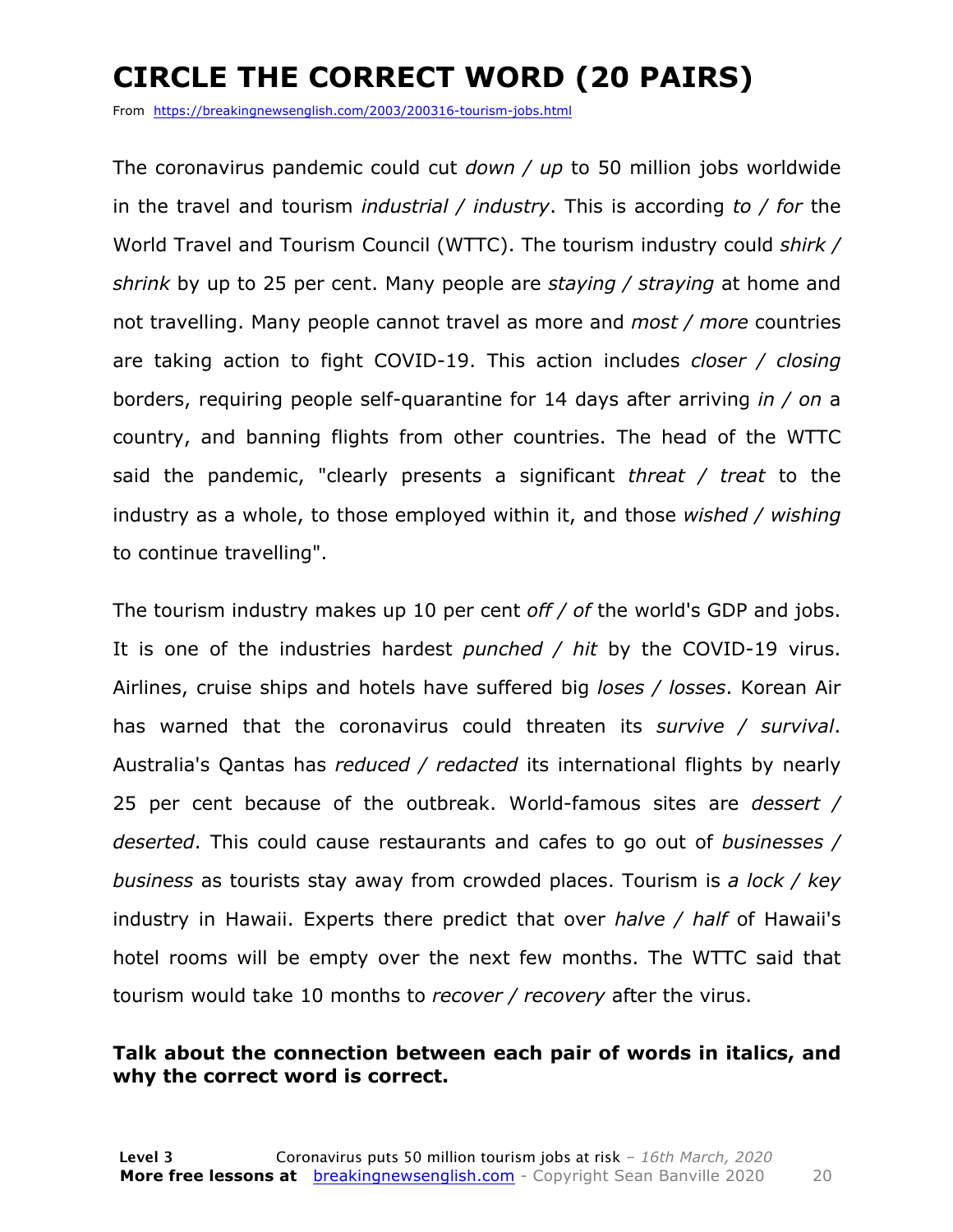### **INSERT THE VOWELS (a, e, i, o, u)**

From https://breakingnewsenglish.com/2003/200316-tourism-jobs.html

T h\_ c\_r\_n\_v\_r\_s p\_n d\_m\_c c\_ **\_** l d c\_t \_p t\_ 5 0 m\_l l\_ **\_** n j\_b s w\_r l d w\_d\_ \_n t h\_ t r\_v\_l \_n d t\_ **\_**  r\_s m \_n d\_s t r y . T h\_s \_s \_c c\_r d\_n g t\_ t h\_ W\_r l d T r\_v\_l \_n d T\_ **\_** r\_s m C \_ **\_** n c\_l ( W T T C ) . T h\_ t\_ **\_** r\_s m \_n d\_s t r y c\_ **\_** l d s h r\_n k b y \_p t\_ 2 5 p\_r c\_n t . M\_n y p\_ **\_** p l\_ \_r\_ s t\_y\_n g \_t h\_m\_ \_n d n\_t t r\_v\_l l\_n g . M\_n y p\_ **\_** p l\_ c\_n n\_t t r\_v\_l \_s m\_r\_ \_n d m\_r\_ c\_ **\_** n t r\_ **\_** s \_r\_ t\_k\_n g \_c t\_ **\_** n t\_ f\_g h t C O V I D - 1 9 . T h\_s \_c t\_ **\_** n \_n c l\_d\_s c l\_s\_n g b\_r d\_r s , r\_q\_ **\_** r\_n g p\_ **\_** p l\_ s\_l f - q\_\_ r\_n t\_n\_ f\_r 1 4 d\_y s \_f t\_r \_r r\_v\_n g \_n \_ c \_ **\_** n t r y , \_n d b\_n n\_n g f l\_ g h t s f r\_m \_t h\_r c \_ **\_** n t r\_ **\_** s . T h\_ h\_ **\_** d \_f t h\_ W T T C s\_ **\_** d t h\_ p\_n d\_m\_c , " c l\_ **\_** r l y p r\_s\_n t s \_ s\_g n\_f\_c\_n t t h r\_ **\_** t t\_ t h\_ \_n d\_s t r y \_s \_ w h\_l\_, t\_ t h\_s\_ \_m  $p \mid y_d$  w\_t h\_n \_t , \_n d t h\_s\_ w\_s h\_n g t\_ c\_n  $t_{n-}$   $t_{r-v_{-}}$   $t_{r-v_{-}}$ 

T h\_ t\_ **\_** r\_s m \_n d\_s t r y m\_k\_s \_p 1 0 p\_r c\_n t  $_f$  th  $w_r$  ld's GDP  $_n$  d j  $_{b}$ s. It  $_{s}$   $_{n}$   $_{f}$ t h\_ \_n d\_s t r\_ **\_** s h\_r d\_s t h\_t b y t h\_ C O V I D - 1 9 v\_r\_s . A\_r l\_n\_s , c r\_ **\_** s\_ s h\_p s \_n d h\_t\_l s h\_v\_ s\_f f\_r\_d b\_g l\_s s\_s . K\_r\_ **\_** n A\_r h\_s w\_r n\_d t h\_t t h\_ c\_r\_n\_v\_r\_s c\_ **\_** l d t h r\_ **\_** t\_n \_t s s\_r v\_v\_l . A\_s t r\_l\_ **\_** ' s Q\_n t\_s h\_s r\_d\_c\_d \_t s \_n t\_r n\_t\_ **\_** n\_l f l\_g h t s b y n\_ **\_** r l y 2 5 p\_r c\_n t b\_c\_ **\_** s\_ \_f t h\_ \_ **\_** t b r\_ **\_** k . W\_r l d - f\_m\_ **\_** s s\_t\_s \_r\_ d\_s\_r t\_d . T h\_s c\_ **\_** l d c\_ **\_** s\_ r\_s t\_ **\_** r\_n t s \_n d c\_f\_s t\_ g\_ \_ **\_** t \_f b\_s\_n\_s s \_s t\_ **\_** r\_s t s s t\_y \_w \_y f r\_m c r\_w d\_d p l\_c\_s . T\_ **\_** r\_s m \_s \_ k\_y \_n d\_s t r y \_n H\_w\_ **\_ \_** . E x p\_r t s t h\_r\_ p r\_d\_c t t h\_t \_v\_r h\_l f \_f H\_w\_ **\_ \_** ' s h\_t\_l r\_ **\_** m s w\_l l  $b_$   $_m$  p t y  $_v$ r t h  $_n$ x t f  $_w$  m n t h s . T h  $_w$  W T T C s \_ **\_** d t h\_t t\_ **\_** r\_s m w\_ **\_** l d t\_k\_ 1 0 m\_n t h s t\_ r\_c\_v\_r \_f t\_r t h\_ v\_r\_s .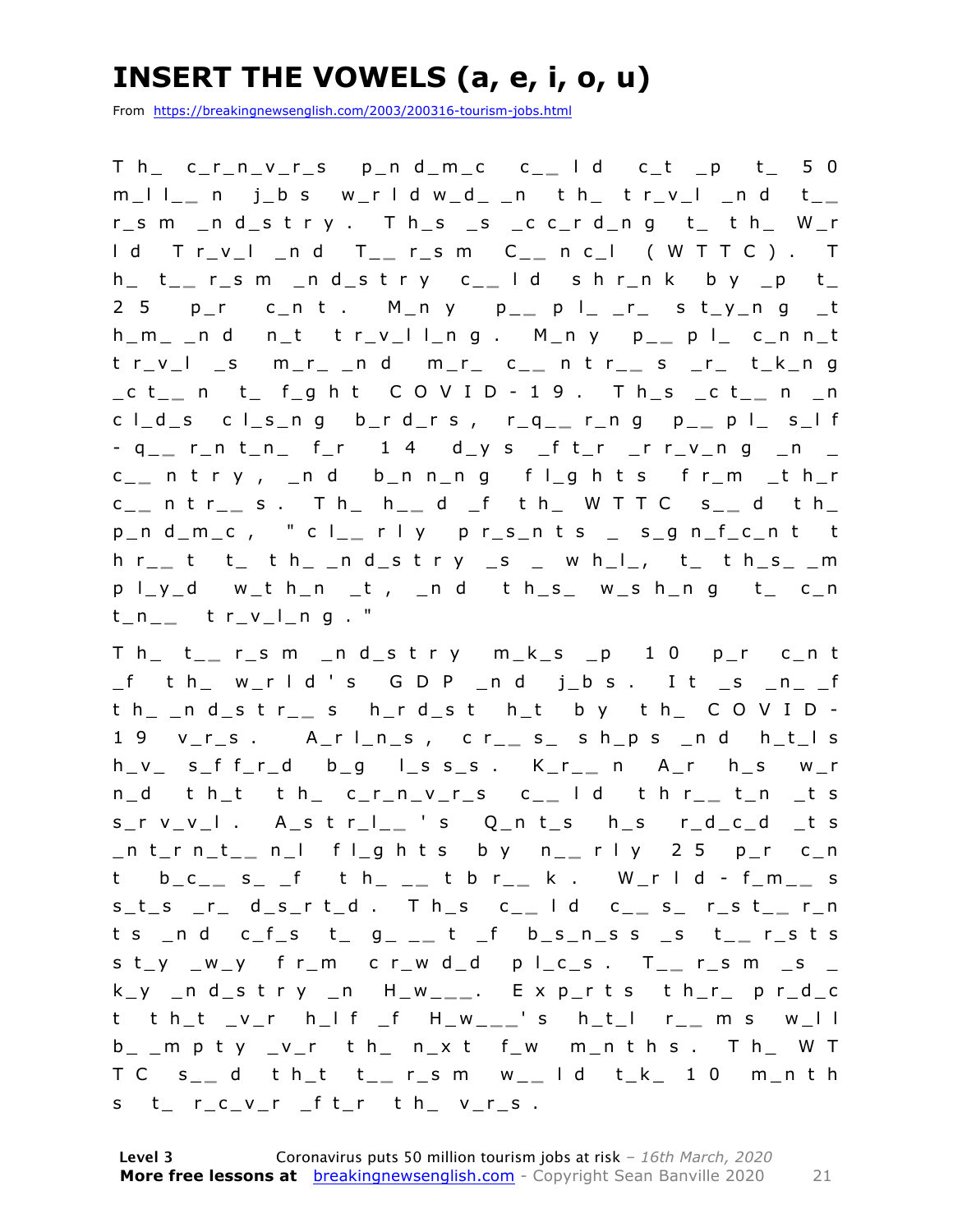#### **PUNCTUATE THE TEXT AND ADD CAPITALS**

From https://breakingnewsenglish.com/2003/200316-tourism-jobs.html

the coronavirus pandemic could cut up to 50 million jobs worldwide in the travel and tourism industry. this is according to the world travel and tourism council (wttc). the tourism industry could shrink by up to 25 per cent. many people are staying at home and not travelling. many people cannot travel as more and more countries are taking action to fight covid-19. this action includes closing borders, requiring people self-quarantine for 14 days after arriving in a country, and banning flights from other countries. the head of the wttc said the pandemic, "clearly presents a significant threat to the industry as a whole, to those employed within it, and those wishing to continue travelling".

the tourism industry makes up 10 per cent of the world's gdp and jobs. it is one of the industries hardest hit by the covid-19 virus. Airlines, cruise ships and hotels have suffered big losses. korean air has warned that the coronavirus could threaten its survival. australia's qantas has reduced its international flights by nearly 25 per cent because of the outbreak. worldfamous sites are deserted. this could cause restaurants and cafes to go out of business as tourists stay away from crowded places. tourism is a key industry in hawaii. experts there predict that over half of hawaii's hotel rooms will be empty over the next few months. the wttc said that tourism would take 10 months to recover after the virus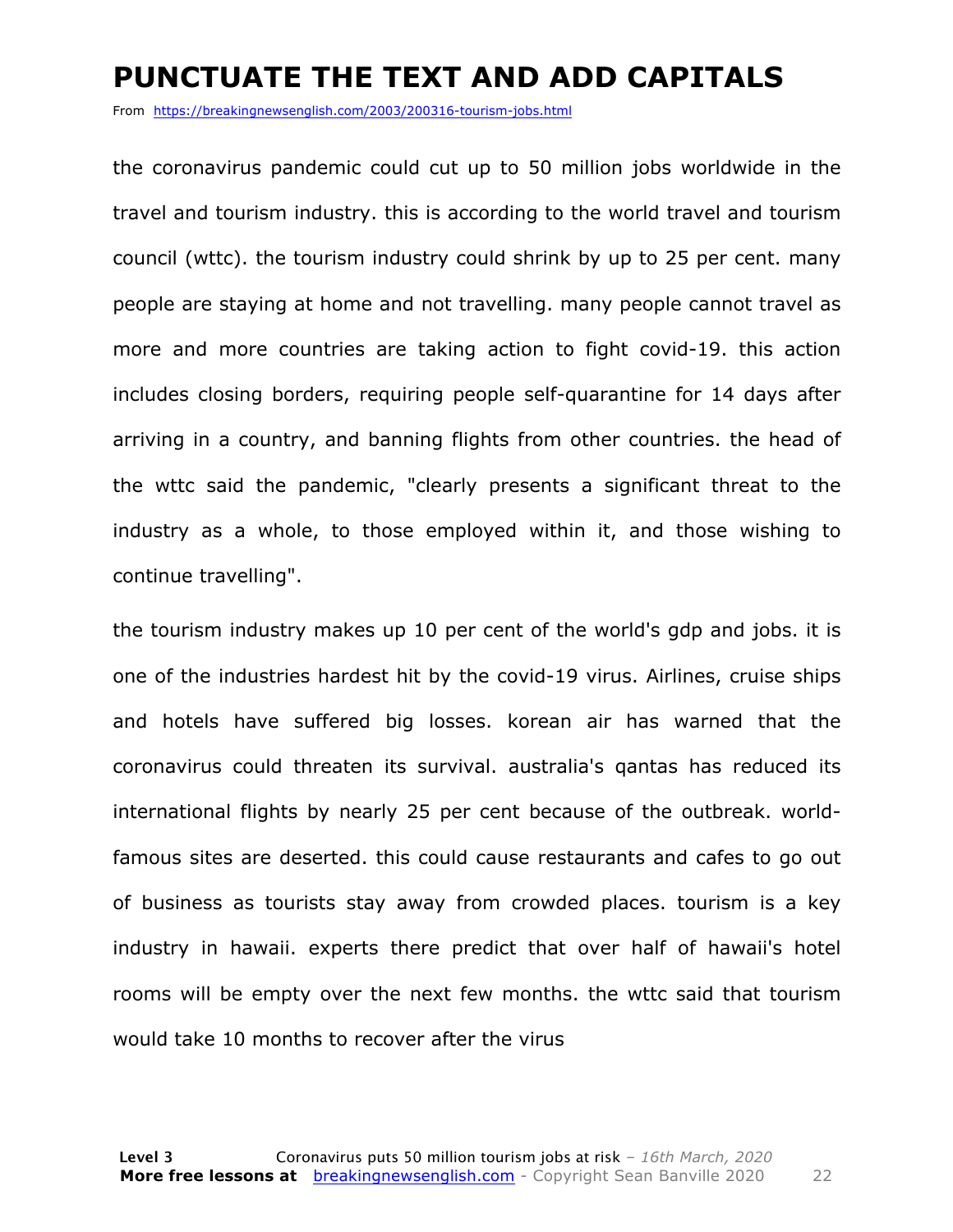### **PUT A SLASH ( / ) WHERE THE SPACES ARE**

From https://breakingnewsenglish.com/2003/200316-tourism-jobs.html

Thecoronaviruspandemiccouldcutupto50millionjobsworldwideinthe travelandtourismindustry.ThisisaccordingtotheWorldTravelandTou rismCouncil(WTTC).Thetourismindustrycouldshrinkbyupto25perce nt.Manypeoplearestayingathomeandnottravelling.Manypeoplecann ottravelasmoreandmorecountriesaretakingactiontofightCOVID-19. Thisactionincludesclosingborders,requiringpeopleself-quarantinef or14daysafterarrivinginacountry,andbanningflightsfromothercount ries.TheheadoftheWTTCsaidthepandemic,"clearlypresentsasignific antthreattotheindustryasawhole,tothoseemployedwithinit,andthos ewishingtocontinuetravelling".Thetourismindustrymakesup10perc entoftheworld'sGDPandjobs.Itisoneoftheindustrieshardesthitbythe COVID-19virus.Airlines,cruiseshipsandhotelshavesufferedbiglosse s.KoreanAirhaswarnedthatthecoronaviruscouldthreatenitssurvival. Australia'sQantashasreduceditsinternationalflightsbynearly25perc entbecauseoftheoutbreak.World-famoussitesaredeserted.Thiscou ldcauserestaurantsandcafestogooutofbusinessastouristsstayawayf romcrowdedplaces.TourismisakeyindustryinHawaii.Expertstherepr edictthatoverhalfofHawaii'shotelroomswillbeemptyoverthenextfew months.TheWTTCsaidthattourismwouldtake10monthstorecoveraft erthevirus.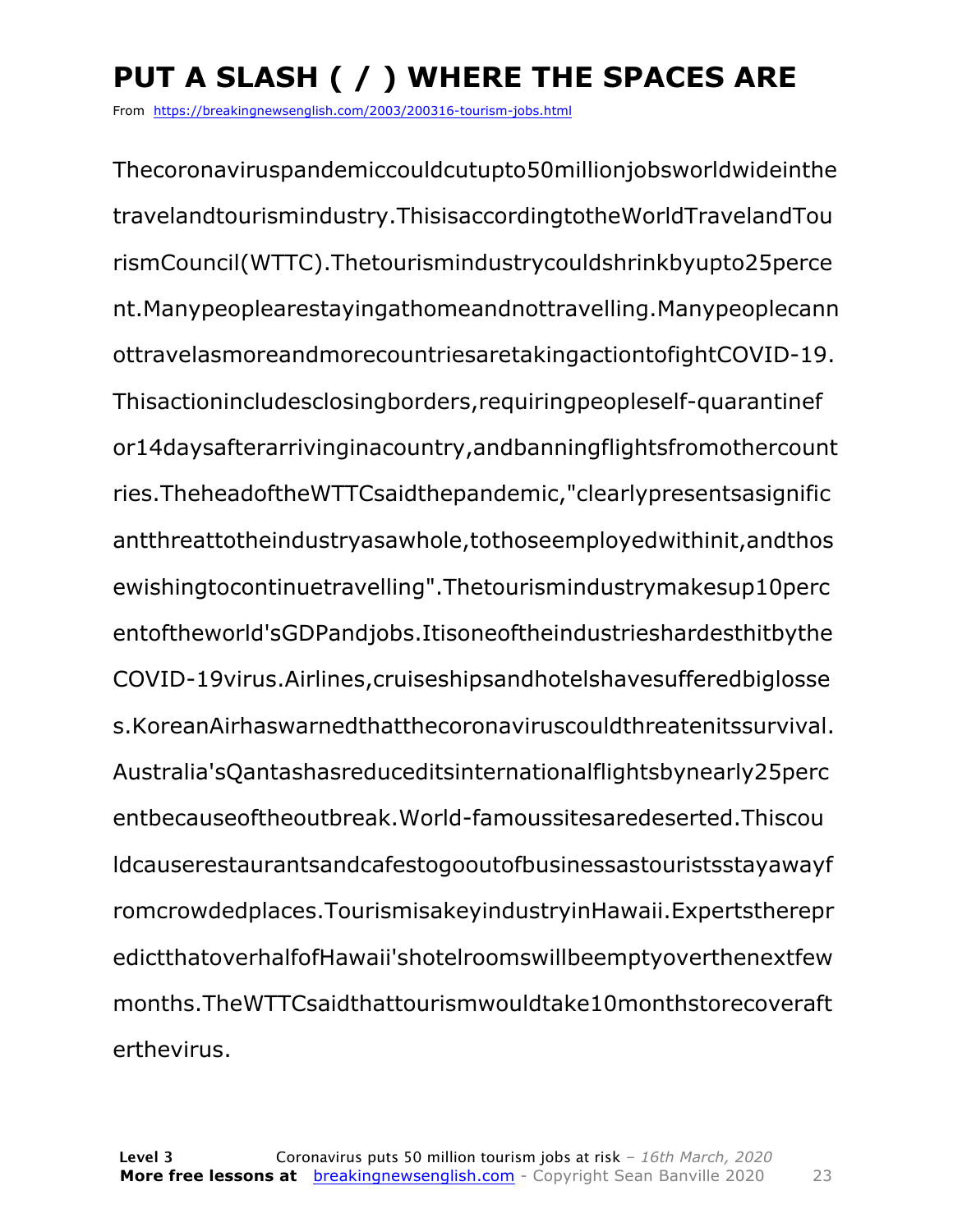### **FREE WRITING**

From https://breakingnewsenglish.com/2003/200316-tourism-jobs.html

Write about tourism jobs for 10 minutes. Comment on your partner's paper.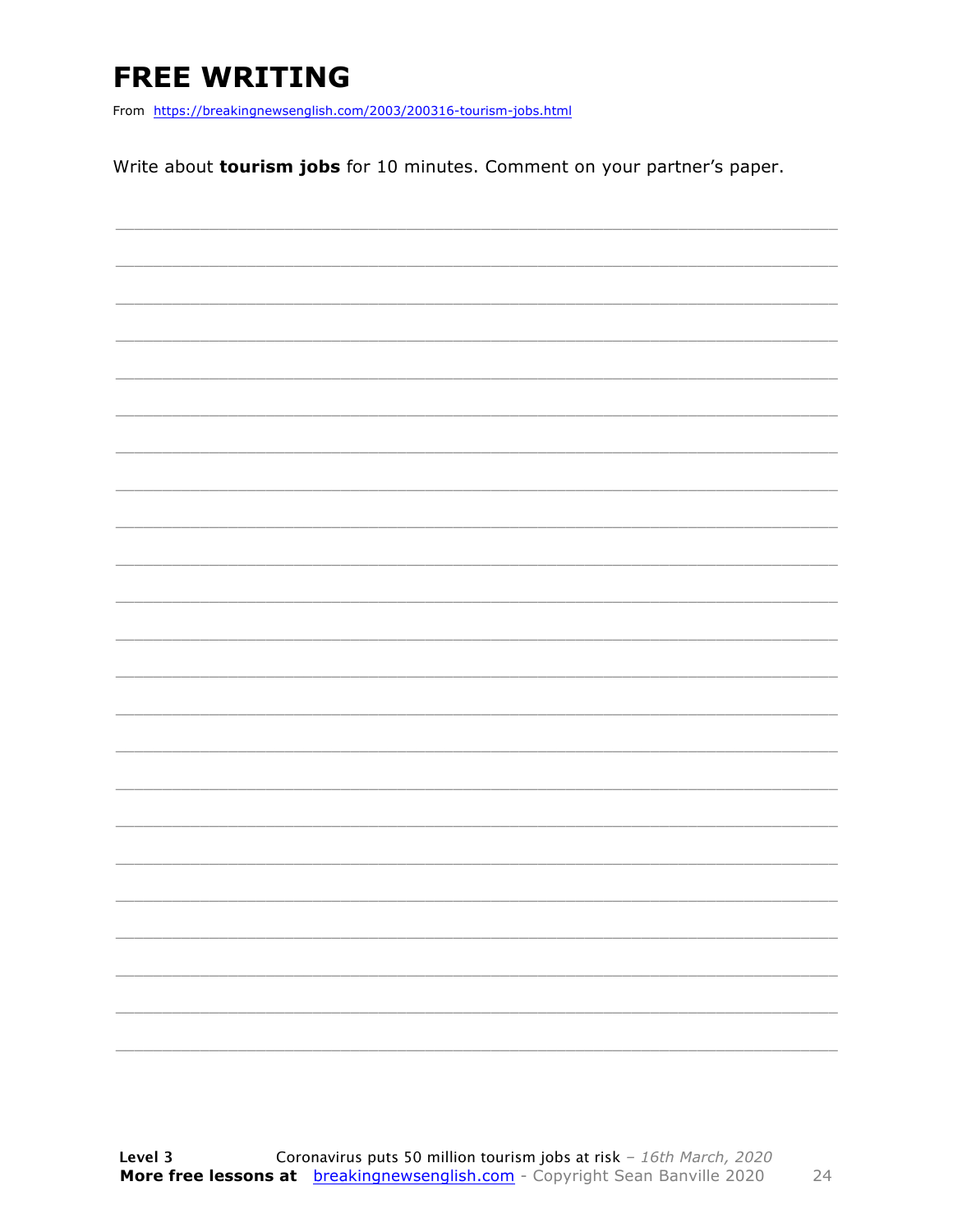### **ACADEMIC WRITING**

From https://breakingnewsenglish.com/2003/200316-tourism-jobs.html

People should carry on and go on holiday as usual. Discuss.

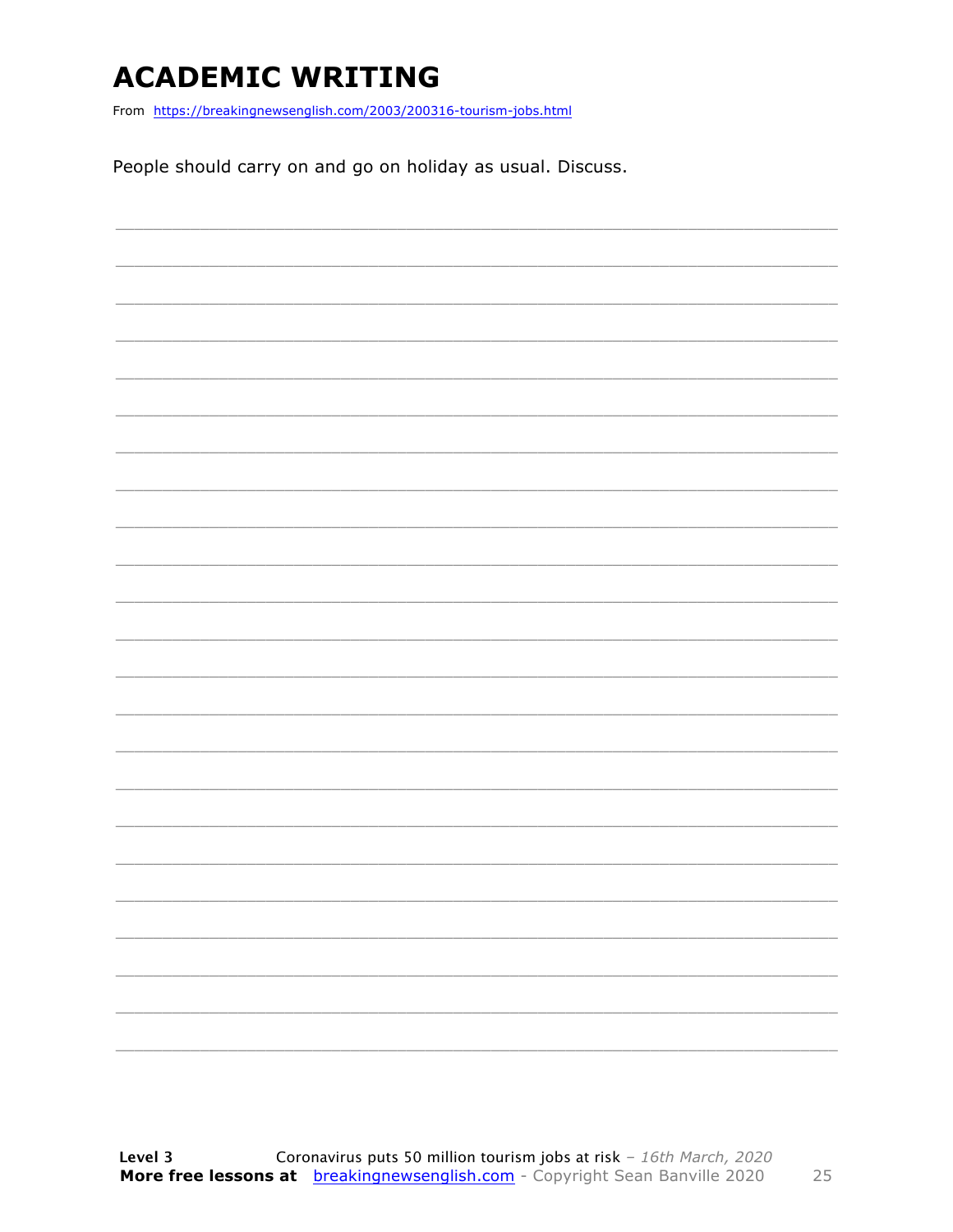### **HOMEWORK**

**1. VOCABULARY EXTENSION:** Choose several of the words from the text. Use a dictionary or Google's search field (or another search engine) to build up more associations / collocations of each word.

**2. INTERNET:** Search the Internet and find out more about this news story. Share what you discover with your partner(s) in the next lesson.

**3. TOURISM JOBS:** Make a poster about tourism jobs. Show your work to your classmates in the next lesson. Did you all have similar things?

**4. SELF-ISOLATE:** Write a magazine article about requiring everyone to self-isolate for two weeks. Include imaginary interviews with people who are for and against this.

Read what you wrote to your classmates in the next lesson. Write down any new words and expressions you hear from your partner(s).

**5. WHAT HAPPENED NEXT?** Write a newspaper article about the next stage in this news story. Read what you wrote to your classmates in the next lesson. Give each other feedback on your articles.

**6. LETTER:** Write a letter to an expert on tourism. Ask him/her three questions about it. Give him/her three of your ideas on how to help the tourism industry. Read your letter to your partner(s) in your next lesson. Your partner(s) will answer your questions.